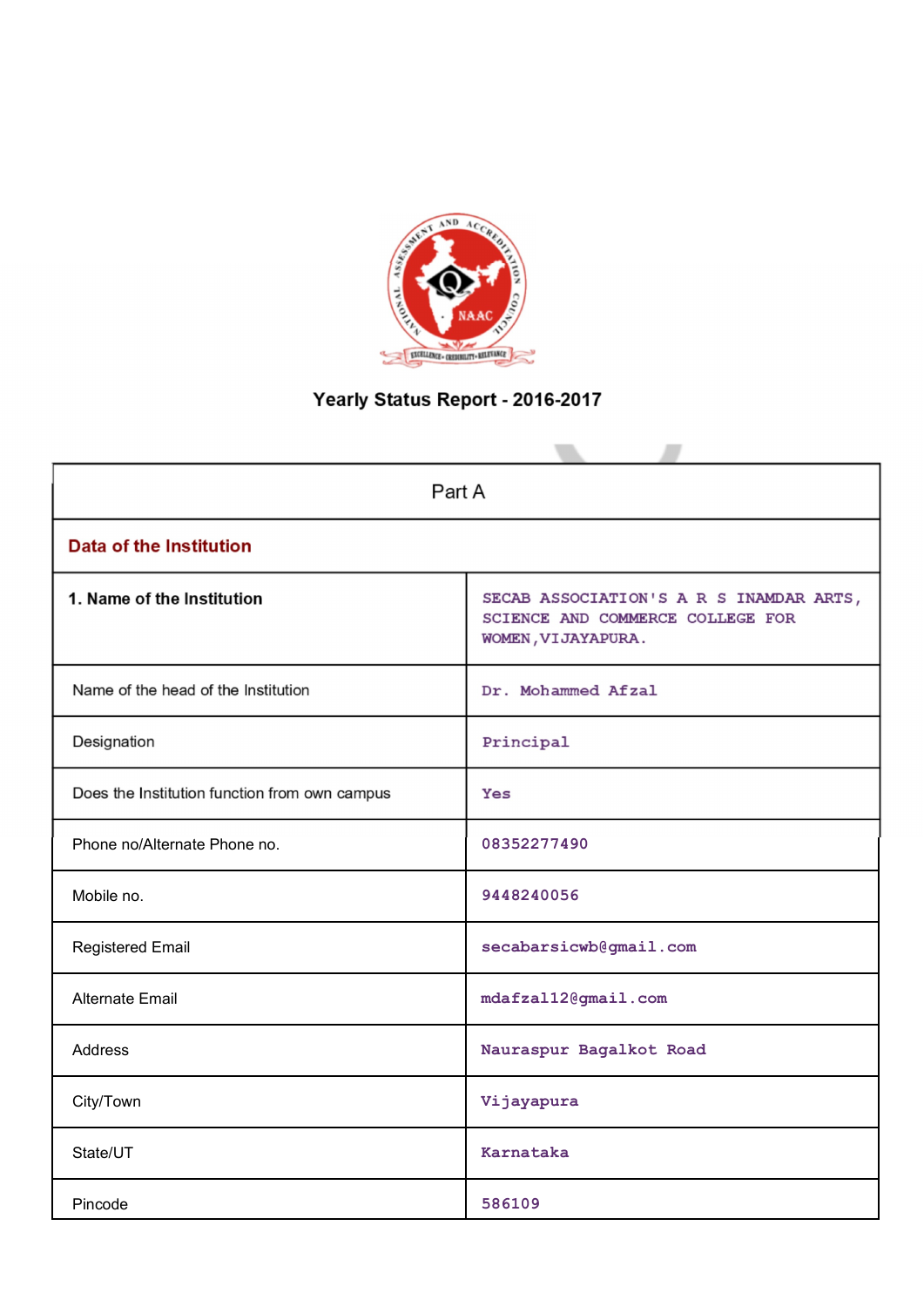| 2. Institutional Status          |                                                              |             |                                                                           |                                         |                   |  |  |
|----------------------------------|--------------------------------------------------------------|-------------|---------------------------------------------------------------------------|-----------------------------------------|-------------------|--|--|
| Affiliated / Constituent         |                                                              |             | Affiliated                                                                |                                         |                   |  |  |
| Type of Institution              |                                                              |             | Women                                                                     |                                         |                   |  |  |
| Location                         |                                                              |             | Urban                                                                     |                                         |                   |  |  |
| <b>Financial Status</b>          |                                                              |             | state                                                                     |                                         |                   |  |  |
|                                  | Name of the IQAC co-ordinator/Director                       |             | Dr.C.L. Patil                                                             |                                         |                   |  |  |
| Phone no/Alternate Phone no.     |                                                              |             | 08352271389                                                               |                                         |                   |  |  |
| Mobile no.                       |                                                              |             | 9449534987                                                                |                                         |                   |  |  |
| <b>Registered Email</b>          |                                                              |             | plchidambar@gmail.com                                                     |                                         |                   |  |  |
| <b>Alternate Email</b>           |                                                              |             | malghan984@gmail.com                                                      |                                         |                   |  |  |
| 3. Website Address               |                                                              |             |                                                                           |                                         |                   |  |  |
|                                  | Web-link of the AQAR: (Previous Academic Year)               |             | pdf                                                                       | http://arsi.secab.org/pdf/AQAR-2015-16. |                   |  |  |
| the year                         | 4. Whether Academic Calendar prepared during                 |             | Yes                                                                       |                                         |                   |  |  |
| Weblink:                         | if yes, whether it is uploaded in the institutional website: |             | E-2016-17.docx                                                            | http://arsi.secab.org/pdf/supporting/CO |                   |  |  |
| <b>5. Accrediation Details</b>   |                                                              |             |                                                                           |                                         |                   |  |  |
| Cycle                            | Grade                                                        | <b>CGPA</b> | Year of<br>Accrediation                                                   | Validity<br>Period From                 | Period To         |  |  |
| $\mathbf{1}$                     | $B+$                                                         | 2.76        | 2004                                                                      | 16-Sep-2004                             | 15-Sep-2009       |  |  |
| $\overline{2}$                   | в                                                            | 2.48        | 2014                                                                      | 05-May-2014                             | $04 - May - 2019$ |  |  |
| 6. Date of Establishment of IQAC |                                                              |             | 16-Nov-2014                                                               |                                         |                   |  |  |
|                                  | 7. Internal Quality Assurance System                         |             |                                                                           |                                         |                   |  |  |
|                                  |                                                              |             | Quality initiatives by IQAC during the year for promoting quality culture |                                         |                   |  |  |
|                                  | Item /Title of the quality initiative by                     |             | Date & Duration                                                           | Number of participants/ beneficiaries   |                   |  |  |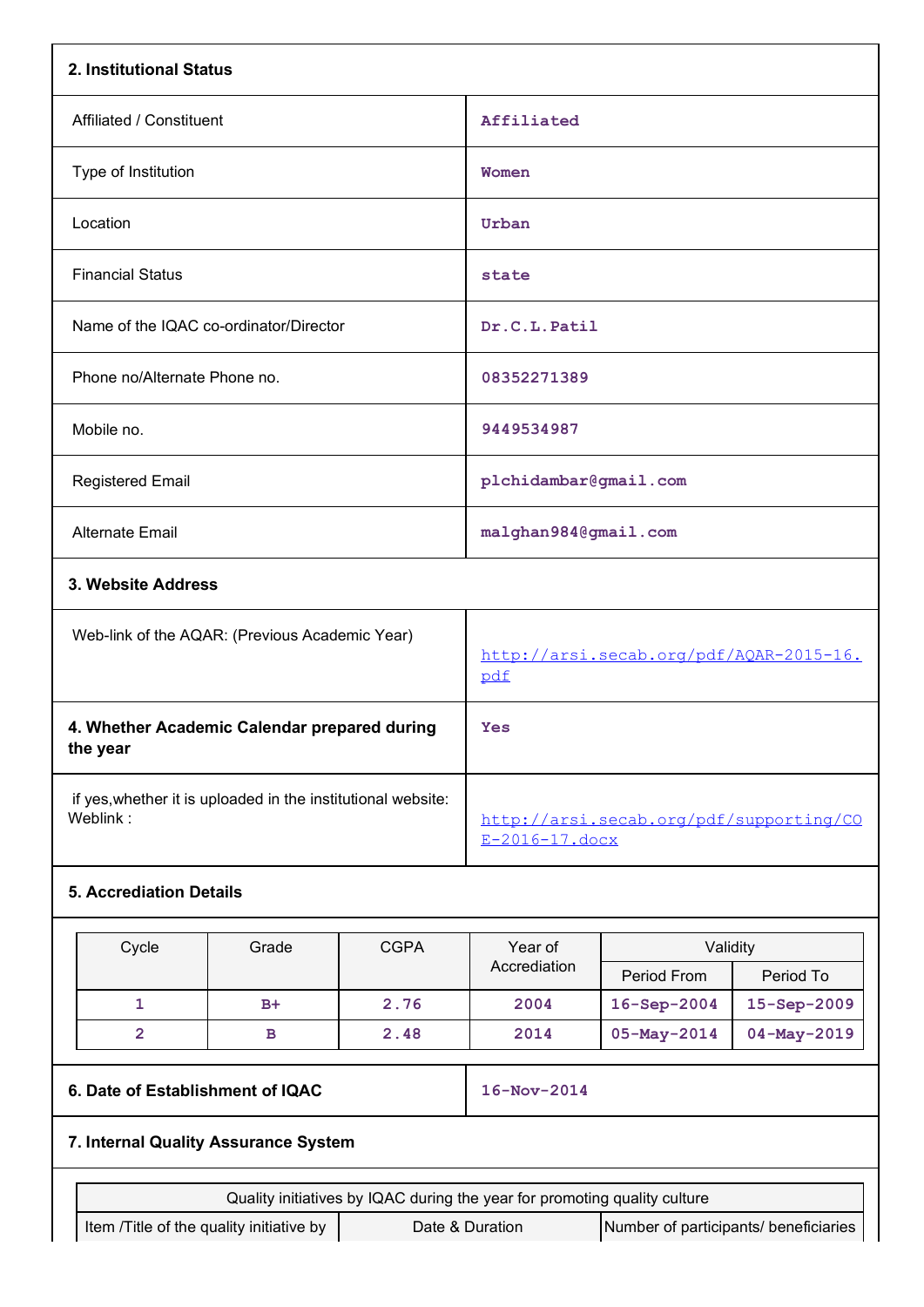| <b>IQAC</b>                                                                                                                                                                                                                                                                                                                                                                             |              |           |                         |                                |         |  |
|-----------------------------------------------------------------------------------------------------------------------------------------------------------------------------------------------------------------------------------------------------------------------------------------------------------------------------------------------------------------------------------------|--------------|-----------|-------------------------|--------------------------------|---------|--|
| 1. Increase of practical<br>exposure to students for<br>all the subjects                                                                                                                                                                                                                                                                                                                |              |           | $13 - Ju1 - 2016$<br>04 |                                | 350     |  |
| 2. Strengthen activities<br>on social<br>responsibilities by<br>visits to the slums. This<br>is to care for their<br>health, literacy and<br>empowerment.                                                                                                                                                                                                                               |              |           | $01 - Aug - 2016$<br>03 |                                | 72      |  |
| 8. Provide the list of Special Status conferred by Central/ State Government-<br>UGC/CSIR/DST/DBT/ICMR/TEQIP/World Bank/CPE of UGC etc.                                                                                                                                                                                                                                                 |              |           |                         |                                |         |  |
| Institution/Departmen<br>t/Faculty                                                                                                                                                                                                                                                                                                                                                      | Scheme       |           | <b>Funding Agency</b>   | Year of award with<br>duration | Amount  |  |
| Mohammed Afzal                                                                                                                                                                                                                                                                                                                                                                          | <b>CISEE</b> |           | VGST, GOK               | 2016<br>3                      | 1000000 |  |
|                                                                                                                                                                                                                                                                                                                                                                                         |              |           | View File               |                                |         |  |
| 9. Whether composition of IQAC as per latest<br><b>NAAC</b> guidelines:                                                                                                                                                                                                                                                                                                                 |              |           | Yes                     |                                |         |  |
| Upload latest notification of formation of IQAC                                                                                                                                                                                                                                                                                                                                         |              |           | View File               |                                |         |  |
| 10. Number of IQAC meetings held during the<br>year :                                                                                                                                                                                                                                                                                                                                   |              |           | 5                       |                                |         |  |
| The minutes of IQAC meeting and compliances to the<br>decisions have been uploaded on the institutional<br>website                                                                                                                                                                                                                                                                      |              |           | Yes                     |                                |         |  |
| Upload the minutes of meeting and action taken report                                                                                                                                                                                                                                                                                                                                   |              |           | View File               |                                |         |  |
| 11. Whether IQAC received funding from any of<br>the funding agency to support its activities<br>during the year?                                                                                                                                                                                                                                                                       |              |           | <b>No</b>               |                                |         |  |
| 12. Significant contributions made by IQAC during the current year (maximum five bullets)                                                                                                                                                                                                                                                                                               |              |           |                         |                                |         |  |
| 1) Improvements in the quality of teaching by adopting Student centric teaching<br>methods. 2) Increased use of eresources. 3) Enabling students for competitive<br>examination preparation. 4) Career Guidance cell is strengthened. 5) Effective<br>use of taking locational advantage by taking students to historical monuments,<br>hospitals and socially disadvantaged societies. |              |           |                         |                                |         |  |
|                                                                                                                                                                                                                                                                                                                                                                                         |              | View File |                         |                                |         |  |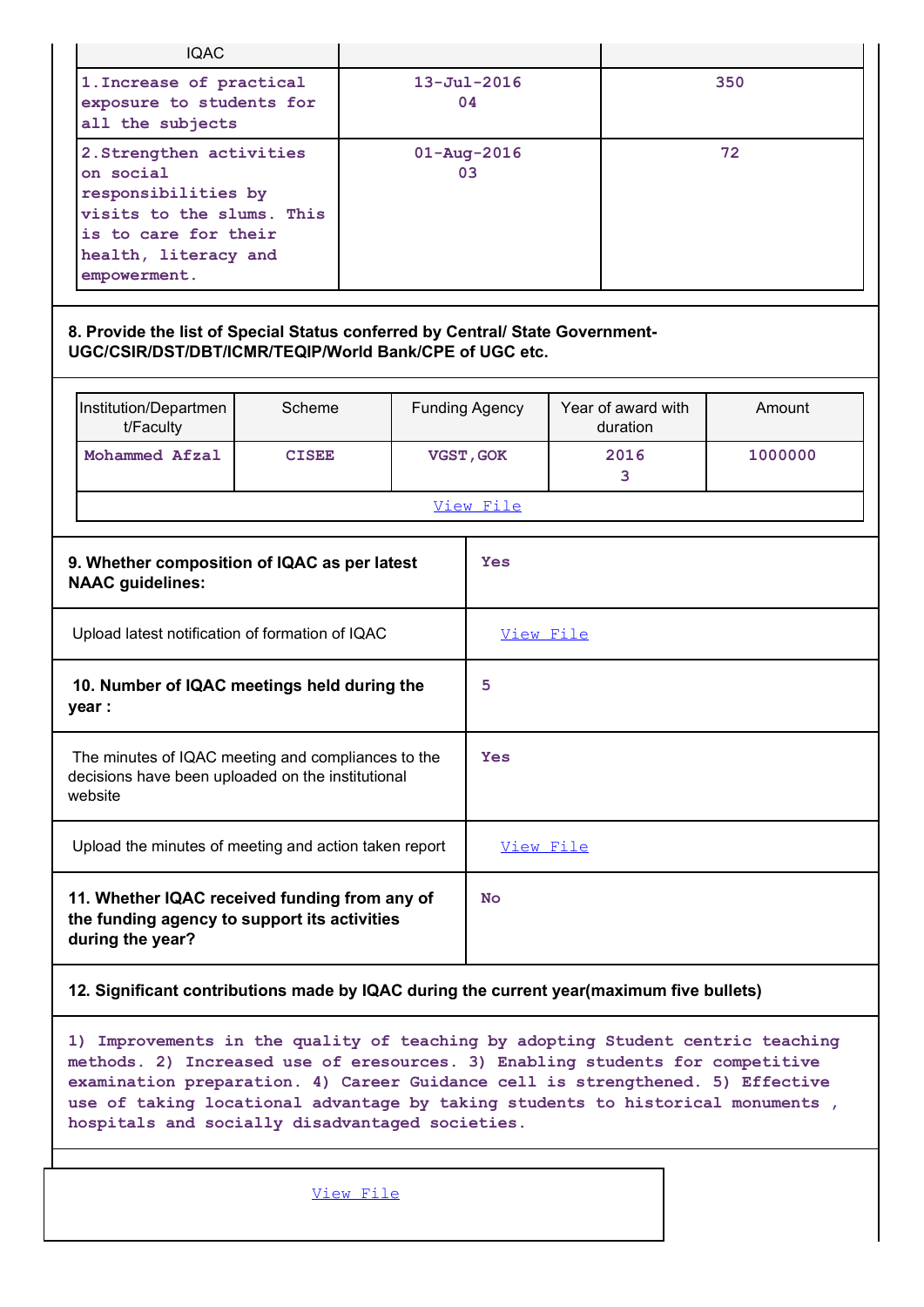# 13. Plan of action chalked out by the IQAC in the beginning of the academic year towards Quality Enhancement and outcome achieved by the end of the academic year

| Plan of Action                                                    | Achivements/Outcomes                                                                                                                                                                                                                                                                    |
|-------------------------------------------------------------------|-----------------------------------------------------------------------------------------------------------------------------------------------------------------------------------------------------------------------------------------------------------------------------------------|
| Enrich teaching / learning by<br>undertaking field visits.        | In all eight visits were made in the<br>following subjects . Home Science (<br>visited to a model kitchen Garden,<br>Vermiculture unit at Agriculture<br>University, Silkworm Rearing unit,<br>Local jute industry, Old age home,<br>Dieticis department at Hospital, Food<br>industry. |
| Conduct of soft skill courses.                                    | Interested students from sixth semester<br>attended this course for one week<br>duration. the subject covered phonetics<br>, Power point presentation interview<br>skills.                                                                                                              |
| Visit to primary Schools of the parent<br>Association.            | The outcome of the previous years<br>experience and the improvements seen in<br>the students has enthused us to<br>continue this efforts.                                                                                                                                               |
| Use of internet for robust assignment<br>to be given to students. | The students took up this mode of<br>learming with enthusiasm. They not only<br>submitted well laid assignments but<br>also became self motivated to acquire<br>information for themselves.                                                                                             |
|                                                                   | View File                                                                                                                                                                                                                                                                               |
| 14. Whether AQAR was placed before statutory<br>body?             | <b>Yes</b>                                                                                                                                                                                                                                                                              |
| Name of Statutory Body                                            | <b>Meeting Date</b>                                                                                                                                                                                                                                                                     |
| Governing Council                                                 | 26-Apr-2016                                                                                                                                                                                                                                                                             |

| Name of Statutory Body                                                                                            |           |
|-------------------------------------------------------------------------------------------------------------------|-----------|
| Governing Council                                                                                                 |           |
|                                                                                                                   |           |
| 15. Whether NAAC/or any other accredited<br>$h \circ d_1 / (a)$ wisited $I \cap A \cap a$ arintareated with it to | <b>No</b> |

| 15. Whether NAAC/or any other accredited<br>body(s) visited IQAC or interacted with it to<br>assess the functioning? | <b>No</b>   |
|----------------------------------------------------------------------------------------------------------------------|-------------|
| 16. Whether institutional data submitted to<br><b>AISHE:</b>                                                         | <b>Yes</b>  |
| Year of Submission                                                                                                   | 2017        |
| Date of Submission                                                                                                   | 28-Mar-2017 |
| 17. Does the Institution have Management<br><b>Information System?</b>                                               | Yes         |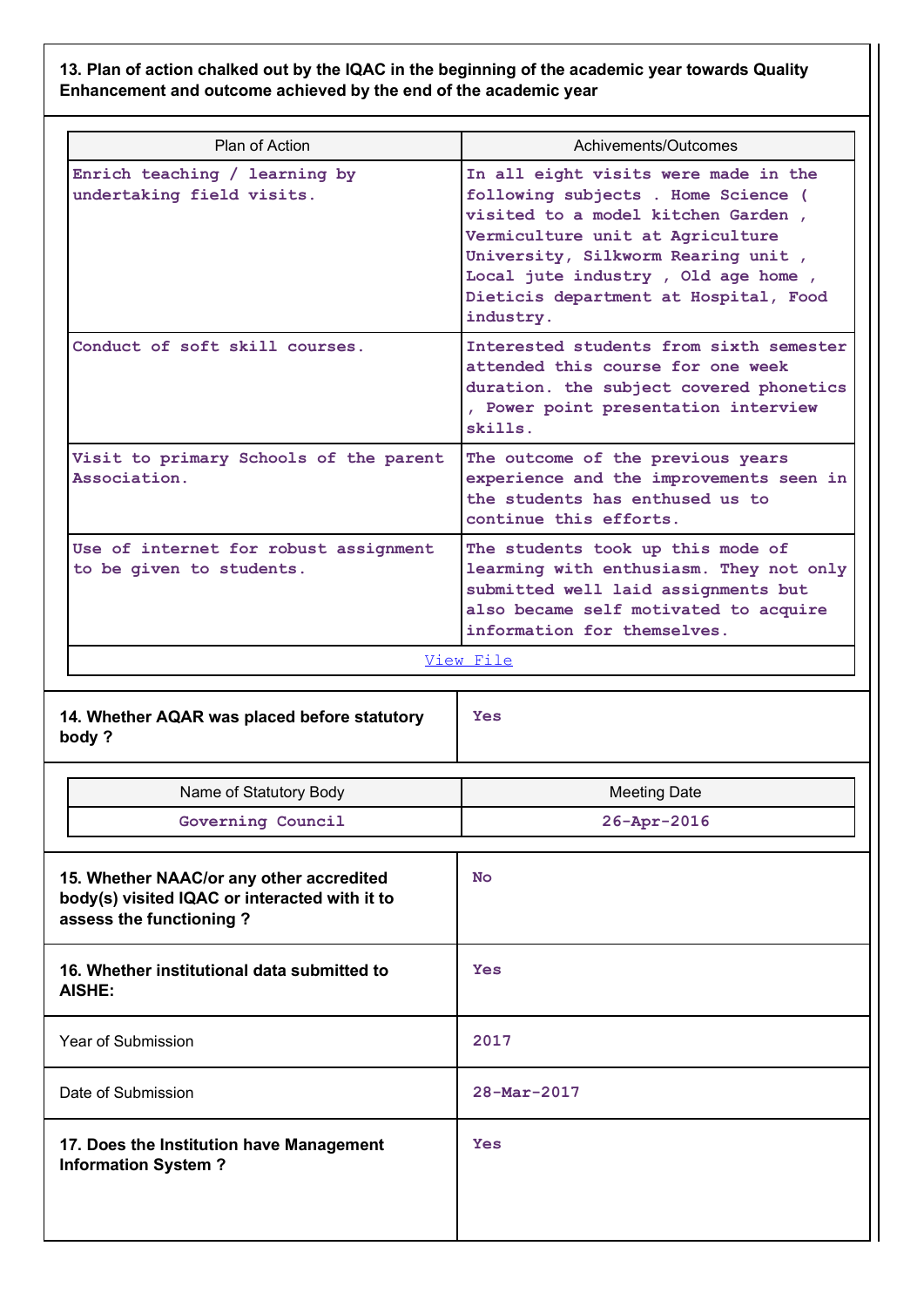If yes, give a brief descripiton and a list of modules currently operational (maximum 500 words)

MIS at this college is functional in the operation of the student admission and conduct of examination.These are done as per the requirement of parent University.

# **Part B Part B**

# CRITERION I – CURRICULAR ASPECTS

#### 1.1 – Curriculum Planning and Implementation

 1.1.1 – Institution has the mechanism for well planned curriculum delivery and documentation. Explain in 500 words

 The college has been contributing to the curriculum development of several subjects. \* Most of the senior teaching faculty of the college has been appointed as member of the board of studies in different subjects like English, Kannada, Sanskrit, Urdu, Sociology, Political science, psychology, Mathematics, Physics etc. This has enabled the college to make its contribution in the review and development of the curriculum. \* Even in other subjects were our staff members are not the part of the B.O.S, they have made several proposals to the university for the review and revision of curriculum. At least some proposals are accepted by the university. \* Some staff members are on the board of studies in other universities like Gulbarga University Kalburgi, Rani Channamma University etc. Thus the college is playing a significant role in framing the curriculum. \* Teaching and learning activities are undertaken according to the aspirations of the curriculum like gender justice, social justice, women empowerment, skill based education, keeping in mind the global needs. \* The curriculum is delivered effectively so as to convey its full benefit to students coming from different background like rural areas, urban areas, minority and backward classes, financially backward classes, physically disabled, slow learners etc. \* Add on courses and short term courses are designed as to meet the specific needs of the student, their backwardness in some core subjects need for competitive examinations and other career oriented recruitment methods like 1) Basic English 2) Spoken English 3) computer education 4) Mental ability etc. \* The scope of the curriculum framed for every subject is widened by undertaking activities like – 1) Audio visual teaching aids 2) Demonstration, practical experiments 3) Study tours 4) Visits to the places of learning by seeing and doing 5) Special lectures by the experts belonging to different fields 6) Quiz programmes 7) Debate and seminars on current issues – national and international \* The higher goals of the curriculum and its spirits left by designing programmes like Community service and empowerment women. according to the aspirations of the curriculum like gender justice, social<br>
jusice, women empowerment, skill based education, keeping in midd the global<br>
needs. \* The curriculum is delivered effectively so as to convey its

|                            | disabled, slow learners etc. * Add on courses and short term courses are<br>designed as to meet the specific needs of the student, their backwardness in<br>some core subjects need for competitive examinations and other career oriented<br>recruitment methods like 1) Basic English 2) Spoken English 3) computer<br>education 4) Mental ability etc. * The scope of the curriculum framed for every<br>subject is widened by undertaking activities like $-1$ ) Audio visual teaching<br>aids 2) Demonstration, practical experiments 3) Study tours 4) Visits to the<br>places of learning by seeing and doing 5) Special lectures by the experts<br>belonging to different fields 6) Quiz programmes 7) Debate and seminars on<br>current issues - national and international * The higher goals of the<br>curriculum and its spirits left by designing programmes like Community service | and empowerment women.   |          |                                                 |                                       |
|----------------------------|--------------------------------------------------------------------------------------------------------------------------------------------------------------------------------------------------------------------------------------------------------------------------------------------------------------------------------------------------------------------------------------------------------------------------------------------------------------------------------------------------------------------------------------------------------------------------------------------------------------------------------------------------------------------------------------------------------------------------------------------------------------------------------------------------------------------------------------------------------------------------------------------------|--------------------------|----------|-------------------------------------------------|---------------------------------------|
|                            | 1.1.2 - Certificate/ Diploma Courses introduced during the academic year                                                                                                                                                                                                                                                                                                                                                                                                                                                                                                                                                                                                                                                                                                                                                                                                                         |                          |          |                                                 |                                       |
| Certificate                | Diploma Courses                                                                                                                                                                                                                                                                                                                                                                                                                                                                                                                                                                                                                                                                                                                                                                                                                                                                                  | Dates of<br>Introduction | Duration | Focus on employ<br>ability/entreprene<br>urship | <b>Skill</b><br>Development           |
| <b>Basic</b><br>Electronic | <b>NIL</b>                                                                                                                                                                                                                                                                                                                                                                                                                                                                                                                                                                                                                                                                                                                                                                                                                                                                                       | 10/04/2017               | 30       | Focus on<br>employbility                        | Repairing of<br>electronic<br>gadgets |
| Cash Book<br>Writting      | <b>NIL</b>                                                                                                                                                                                                                                                                                                                                                                                                                                                                                                                                                                                                                                                                                                                                                                                                                                                                                       | 10/01/2017               | 30       | Focus on<br>employbility                        | Writing<br>Account                    |
| Cash Book<br>Writting      | <b>NIL</b>                                                                                                                                                                                                                                                                                                                                                                                                                                                                                                                                                                                                                                                                                                                                                                                                                                                                                       | 16/02/2017               | 30       | Focus on<br>employbility                        | Writing<br>Account                    |

# 1.1.2 – Certificate/ Diploma Courses introduced during the academic year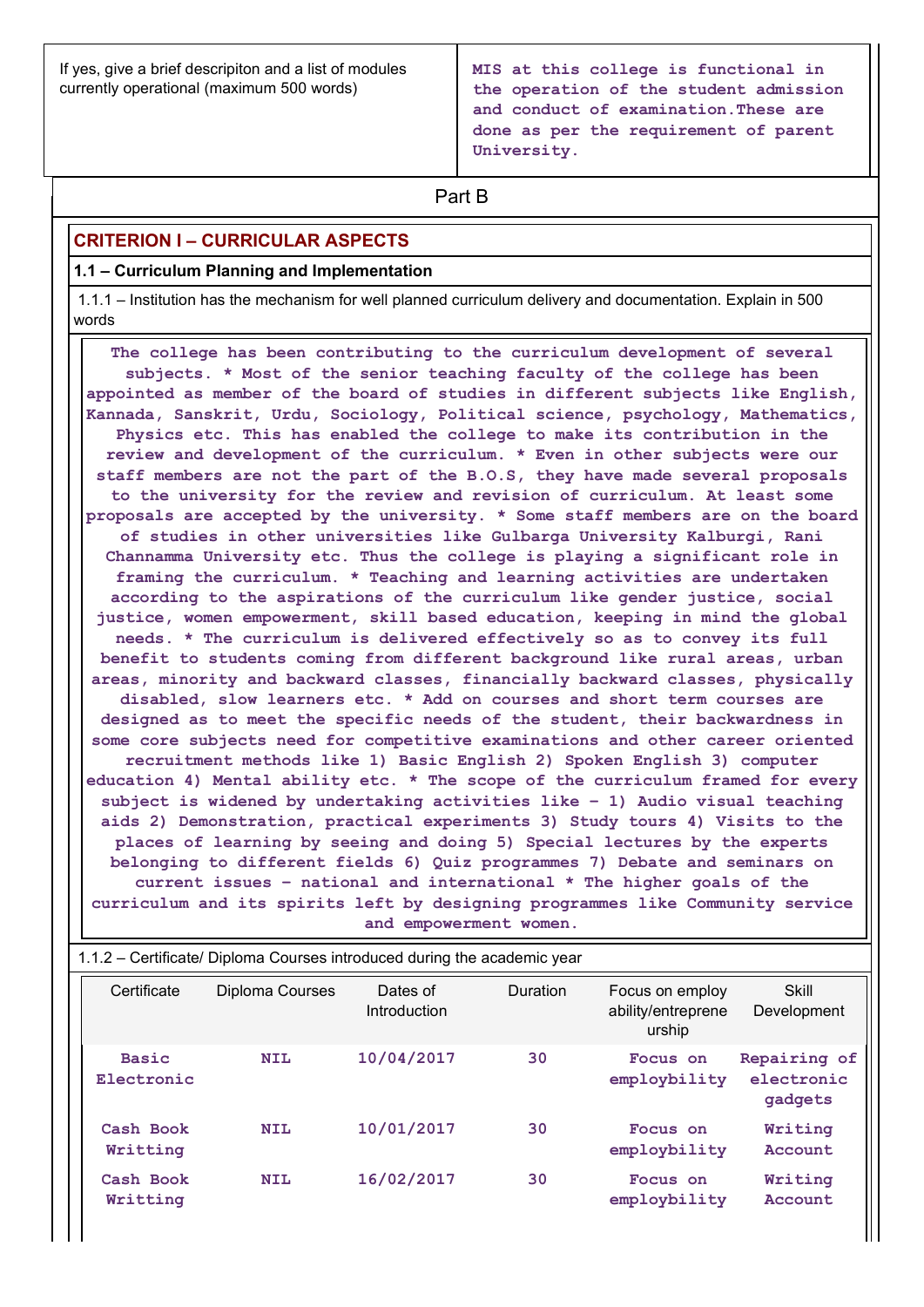| Writting                                                                                                                                                                 | 22/03/2017<br>30         | Writing<br>Focus on                                          |
|--------------------------------------------------------------------------------------------------------------------------------------------------------------------------|--------------------------|--------------------------------------------------------------|
|                                                                                                                                                                          |                          | employbility<br>Account                                      |
| 1.2 - Academic Flexibility                                                                                                                                               |                          |                                                              |
| 1.2.1 - New programmes/courses introduced during the academic year                                                                                                       |                          |                                                              |
| Programme/Course                                                                                                                                                         | Programme Specialization | Dates of Introduction                                        |
| No Data Entered/Not Applicable !!!                                                                                                                                       |                          |                                                              |
|                                                                                                                                                                          | No file uploaded.        |                                                              |
| 1.2.2 - Programmes in which Choice Based Credit System (CBCS)/Elective course system implemented at the<br>affiliated Colleges (if applicable) during the academic year. |                          |                                                              |
| Name of programmes adopting                                                                                                                                              | Programme Specialization | Date of implementation of                                    |
| <b>CBCS</b>                                                                                                                                                              |                          | <b>CBCS/Elective Course System</b>                           |
| No Data Entered/Not Applicable !!!                                                                                                                                       |                          |                                                              |
| 1.2.3 - Students enrolled in Certificate/ Diploma Courses introduced during the year                                                                                     |                          |                                                              |
|                                                                                                                                                                          | Certificate              | Diploma Course                                               |
| <b>Number of Students</b>                                                                                                                                                | 88                       | $\boldsymbol{0}$                                             |
| 1.3 - Curriculum Enrichment                                                                                                                                              |                          |                                                              |
| 1.3.1 - Value-added courses imparting transferable and life skills offered during the year                                                                               |                          |                                                              |
| <b>Value Added Courses</b>                                                                                                                                               | Date of Introduction     | Number of Students Enrolled                                  |
| <b>Basic Electronics</b>                                                                                                                                                 | 10/04/2017               | 5                                                            |
| Cash Book Writing                                                                                                                                                        | 10/01/2017               | 31                                                           |
| Cash Book Writing                                                                                                                                                        | 16/02/2017               | 23                                                           |
| Cash Book Writing                                                                                                                                                        | 22/03/2017               | 29                                                           |
|                                                                                                                                                                          | View File                |                                                              |
|                                                                                                                                                                          |                          |                                                              |
| 1.3.2 - Field Projects / Internships under taken during the year                                                                                                         |                          |                                                              |
| Project/Programme Title                                                                                                                                                  | Programme Specialization | No. of students enrolled for Field<br>Projects / Internships |
| <b>BA</b>                                                                                                                                                                | History                  | 30                                                           |
| <b>BSc</b>                                                                                                                                                               | <b>Home Science</b>      | 28                                                           |
| <b>BA</b>                                                                                                                                                                | Sociology                | 50                                                           |
| <b>BA</b>                                                                                                                                                                | Psychology               | 22                                                           |
| <b>BCom</b>                                                                                                                                                              | Commerce                 | 56                                                           |
|                                                                                                                                                                          | View File                |                                                              |
| 1.4 - Feedback System                                                                                                                                                    |                          |                                                              |
| 1.4.1 - Whether structured feedback received from all the stakeholders.                                                                                                  |                          |                                                              |
| <b>Students</b>                                                                                                                                                          |                          | Yes                                                          |
|                                                                                                                                                                          |                          |                                                              |
|                                                                                                                                                                          |                          | No                                                           |
| Teachers                                                                                                                                                                 |                          |                                                              |
| Employers                                                                                                                                                                |                          | No                                                           |
| Alumni<br>Parents                                                                                                                                                        |                          | Yes<br>Yes                                                   |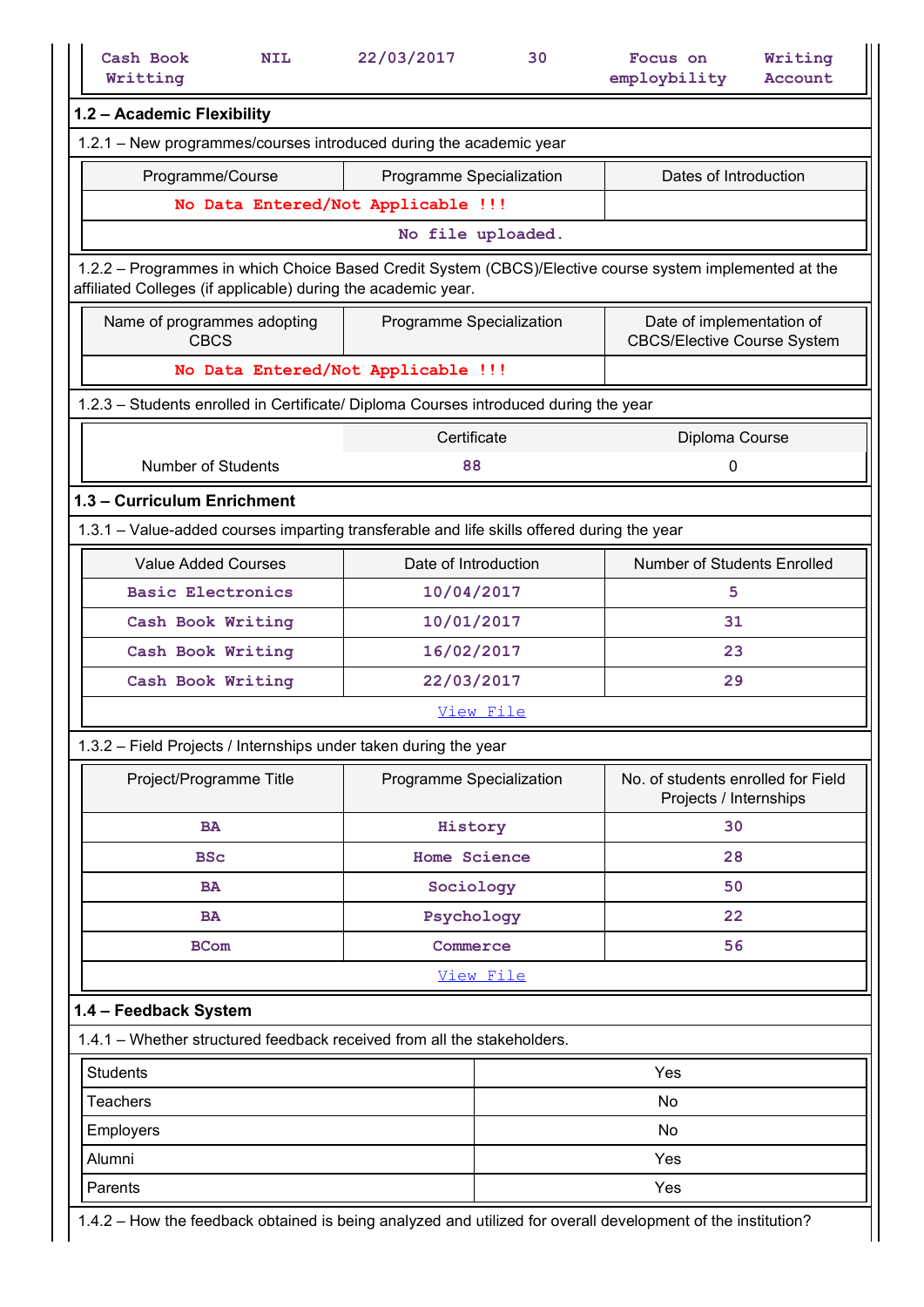(maximum 500 words)

#### Feedback Obtained

Alumni Meeting – 2016/17 The Annual meeting of the Alumni Association of the college was the held on 12th December 2016. The meeting was held attended by 30 members of the alumni association. The meeting was held at library hall of the college at 4pm in the evening. Dr.Smt, Roshan Ara, Principal of the college chaired meeting and Md Afzal the Vice Principal of the college accompanied the chair. The meeting began with a welcome by Prof, M.T.Kotnis, the co coordinator of the Alumni Association. He welcomed the Alumni Association and staff. He read out the minutes of the previous meeting. It was followed by a brief introduction of Alumni with their academic update. Thirteen members out of thirty attended and presented their views and suggestions which are as following They appreciated the cooperation and the guidance of the teaching faculty of the college. One of them suggested giving more emphasis on cultural activities of the college. Another member suggested that college should take up special coaching for spoken English. One member suggested that the college should organize group discussions for the students. This was followed by the address by the principal. She told about the compliance of the suggestions made in the previous. She also assured that the college will take up measures to fulfill the demands of the present and past students. The meeting concluded with vote of thanks by the Dr, Md Afzal Vice Principal of the college. Parent's feedback .The annual meeting of the parent's council for the academic year was held on 27th December at principles chamber at 5pm The meeting commence with the welcome address by Dr. Md Afzal, vice principal of college This was followed by the introduction of the parents and their profile. This was followed by the words of prof, M.T.Kotnis who presented a brief report on the progress made by the college and developmental activities. 12 members of the association attended the meeting out of the 06 members attended 05 members expressed their views. One senior member suggested that the college should provide better and hygienic water and wash rooms Another parent suggested that the college should provide some guest speakers in different subjects. One member asked the management of the college take necessary steps to provide a better security for the students. One parent appreciated the college for prohibiting mobile phones in the college Another parent suggested the college to make alternative arrangements for the communicate of the students The meeting ended with conclusions remarks by the principal in whom she promised the parents a better infrastructure and atmosphere. The meeting ended with vote of thanks by prof I.G.Kodekalmath. Students Feed Back 16/17 The highlights of feedback for the year 2015/16 are as follows, The students do not have any serious about the teaching activities of the college the students want to have better facilities like More sitting arrangement in the library Provisions of retaining library books for more duration Proper maintenance of toilets The

#### CRITERION II – TEACHING- LEARNING AND EVALUATION

#### 2.1 – Student Enrolment and Profile

| 2.1.1 – Demand Ratio during the year |  |
|--------------------------------------|--|
|--------------------------------------|--|

| 2.1 - Student Enrolment and Profile<br>2.1.1 – Demand Ratio during the year | <b>CRITERION II – TEACHING- LEARNING AND EVALUATION</b> |                              | the parents a better infrastructure and atmosphere. The meeting ended with vote<br>of thanks by prof I.G.Kodekalmath. Students Feed Back 16/17 The highlights of<br>feedback for the year 2015/16 are as follows, The students do not have any<br>serious about the teaching activities of the college the students want to have<br>better facilities like More sitting arrangement in the library Provisions of<br>retaining library books for more duration Proper maintenance of toilets The |                          |
|-----------------------------------------------------------------------------|---------------------------------------------------------|------------------------------|-------------------------------------------------------------------------------------------------------------------------------------------------------------------------------------------------------------------------------------------------------------------------------------------------------------------------------------------------------------------------------------------------------------------------------------------------------------------------------------------------|--------------------------|
|                                                                             |                                                         |                              |                                                                                                                                                                                                                                                                                                                                                                                                                                                                                                 |                          |
|                                                                             |                                                         |                              |                                                                                                                                                                                                                                                                                                                                                                                                                                                                                                 |                          |
|                                                                             |                                                         |                              |                                                                                                                                                                                                                                                                                                                                                                                                                                                                                                 |                          |
|                                                                             |                                                         |                              |                                                                                                                                                                                                                                                                                                                                                                                                                                                                                                 |                          |
| Name of the<br>Programme                                                    | Programme<br>Specialization                             | Number of seats<br>available | Number of<br>Application received                                                                                                                                                                                                                                                                                                                                                                                                                                                               | <b>Students Enrolled</b> |
| <b>BA</b>                                                                   | Arts                                                    | 240                          | 72                                                                                                                                                                                                                                                                                                                                                                                                                                                                                              | 72                       |
| <b>BSc</b>                                                                  | Science                                                 | 120                          | 78                                                                                                                                                                                                                                                                                                                                                                                                                                                                                              | 78                       |
| <b>BCom</b>                                                                 | Commerce                                                | 50                           | 47                                                                                                                                                                                                                                                                                                                                                                                                                                                                                              | 47                       |
| <b>MA</b>                                                                   | English                                                 | 20                           | 14                                                                                                                                                                                                                                                                                                                                                                                                                                                                                              | 14                       |
|                                                                             |                                                         | View File                    |                                                                                                                                                                                                                                                                                                                                                                                                                                                                                                 |                          |
|                                                                             |                                                         |                              |                                                                                                                                                                                                                                                                                                                                                                                                                                                                                                 |                          |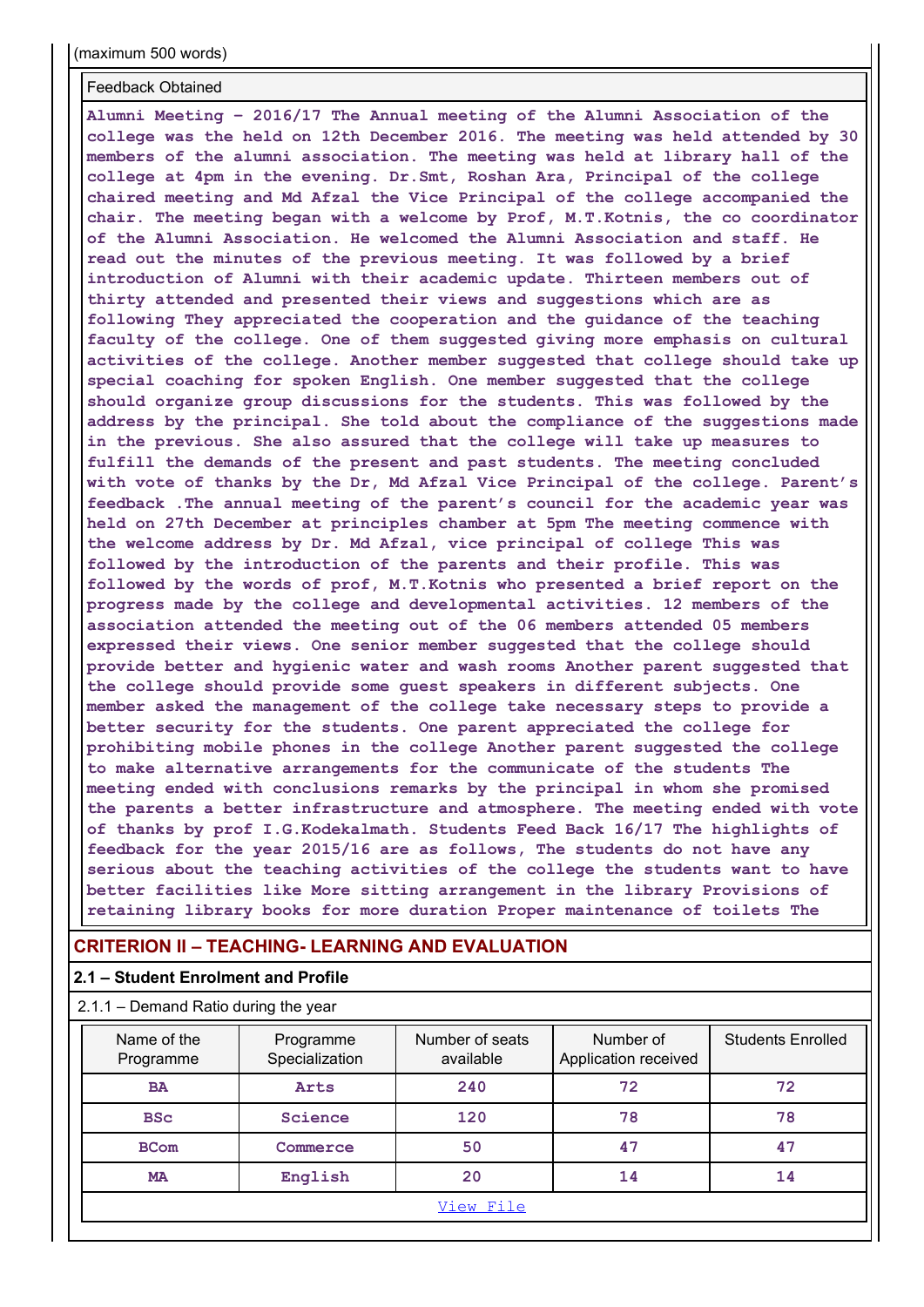|          |                                | 2.2 - Catering to Student Diversity                                                                                                                       |                     |                                                              |                                                                                                  |             |                                                                                                  |      |                                                                                                                     |
|----------|--------------------------------|-----------------------------------------------------------------------------------------------------------------------------------------------------------|---------------------|--------------------------------------------------------------|--------------------------------------------------------------------------------------------------|-------------|--------------------------------------------------------------------------------------------------|------|---------------------------------------------------------------------------------------------------------------------|
|          |                                | 2.2.1 - Student - Full time teacher ratio (current year data)                                                                                             |                     |                                                              |                                                                                                  |             |                                                                                                  |      |                                                                                                                     |
|          | Year                           | Number of<br>students enrolled<br>in the institution<br>(UG)                                                                                              |                     | Number of<br>students enrolled<br>in the institution<br>(PG) | Number of<br>fulltime teachers<br>available in the<br>institution<br>teaching only UG<br>courses |             | Number of<br>fulltime teachers<br>available in the<br>institution<br>teaching only PG<br>courses |      | Number of<br>teachers<br>teaching both UG<br>and PG courses                                                         |
|          | 2016                           | 563                                                                                                                                                       |                     | 14                                                           | 34                                                                                               |             | 1                                                                                                |      | 3                                                                                                                   |
|          |                                | 2.3 - Teaching - Learning Process                                                                                                                         |                     |                                                              |                                                                                                  |             |                                                                                                  |      |                                                                                                                     |
|          |                                | 2.3.1 - Percentage of teachers using ICT for effective teaching with Learning Management Systems (LMS), E-<br>learning resources etc. (current year data) |                     |                                                              |                                                                                                  |             |                                                                                                  |      |                                                                                                                     |
|          | Number of<br>Teachers on Roll  | Number of<br>teachers using<br>ICT (LMS, e-<br>Resources)                                                                                                 |                     | <b>ICT Toolsand</b><br>resources<br>available                | Number of ICT<br>enabled<br>Classrooms                                                           |             | Numberof smart<br>classrooms                                                                     |      | E-resources and<br>techniques used                                                                                  |
|          | 41                             | 22                                                                                                                                                        |                     | 38                                                           | 8                                                                                                |             | $\overline{2}$                                                                                   |      | 3                                                                                                                   |
|          |                                | 2.3.2 - Students mentoring system available in the institution? Give details. (maximum 500 words)                                                         |                     |                                                              |                                                                                                  |             |                                                                                                  |      |                                                                                                                     |
|          |                                | Mentoring system is well established at this college. It has met the purpose for which it is established. Therefore                                       |                     |                                                              |                                                                                                  |             |                                                                                                  |      |                                                                                                                     |
|          |                                |                                                                                                                                                           |                     | no change in the mentor system is envisaged.                 |                                                                                                  |             |                                                                                                  |      |                                                                                                                     |
|          | institution                    | Number of students enrolled in the                                                                                                                        |                     | Number of fulltime teachers                                  |                                                                                                  |             |                                                                                                  |      | Mentor: Mentee Ratio                                                                                                |
|          | 563                            |                                                                                                                                                           |                     | 41                                                           |                                                                                                  |             |                                                                                                  | 1:14 |                                                                                                                     |
|          |                                | 2.4 - Teacher Profile and Quality                                                                                                                         |                     |                                                              |                                                                                                  |             |                                                                                                  |      |                                                                                                                     |
|          |                                | 2.4.1 - Number of full time teachers appointed during the year                                                                                            |                     |                                                              |                                                                                                  |             |                                                                                                  |      |                                                                                                                     |
|          | No. of sanctioned<br>positions | No. of filled positions                                                                                                                                   |                     | Vacant positions                                             |                                                                                                  |             | Positions filled during<br>the current year                                                      |      | No. of faculty with<br>Ph.D                                                                                         |
|          | 35                             | 27                                                                                                                                                        |                     | 8                                                            |                                                                                                  |             | $\mathbf 0$                                                                                      |      | 11                                                                                                                  |
|          |                                | International level from Government, recognised bodies during the year)                                                                                   |                     |                                                              |                                                                                                  |             |                                                                                                  |      | 2.4.2 - Honours and recognition received by teachers (received awards, recognition, fellowships at State, National, |
|          | Year of Award                  |                                                                                                                                                           |                     | Name of full time teachers                                   |                                                                                                  | Designation |                                                                                                  |      | Name of the award,                                                                                                  |
|          |                                |                                                                                                                                                           |                     | receiving awards from                                        |                                                                                                  |             |                                                                                                  |      | fellowship, received from                                                                                           |
|          |                                |                                                                                                                                                           | international level | state level, national level,                                 |                                                                                                  |             |                                                                                                  |      | Government or recognized<br>bodies                                                                                  |
|          | 2016                           |                                                                                                                                                           | <b>NIL</b>          |                                                              |                                                                                                  | Lecturer    |                                                                                                  |      | <b>NIL</b>                                                                                                          |
|          |                                |                                                                                                                                                           |                     | No file uploaded.                                            |                                                                                                  |             |                                                                                                  |      |                                                                                                                     |
|          |                                | 2.5 - Evaluation Process and Reforms                                                                                                                      |                     |                                                              |                                                                                                  |             |                                                                                                  |      |                                                                                                                     |
|          |                                | 2.5.1 – Number of days from the date of semester-end/ year- end examination till the declaration of results during                                        |                     |                                                              |                                                                                                  |             |                                                                                                  |      |                                                                                                                     |
| the year |                                |                                                                                                                                                           |                     |                                                              |                                                                                                  |             |                                                                                                  |      | Last date of the last   Date of declaration of                                                                      |
|          | Programme Name                 | Programme Code                                                                                                                                            |                     | Semester/year                                                |                                                                                                  |             | end examination                                                                                  |      | semester-end/ year-   results of semester-<br>end/ year- end<br>examination                                         |
|          | <b>BA</b>                      | 10                                                                                                                                                        |                     | Odd Semester                                                 |                                                                                                  |             | 02/01/2017                                                                                       |      | 28/01/2017                                                                                                          |
|          | <b>BSc</b>                     | 11                                                                                                                                                        |                     | Odd Semester                                                 |                                                                                                  |             | 02/01/2017                                                                                       |      | 28/01/2017                                                                                                          |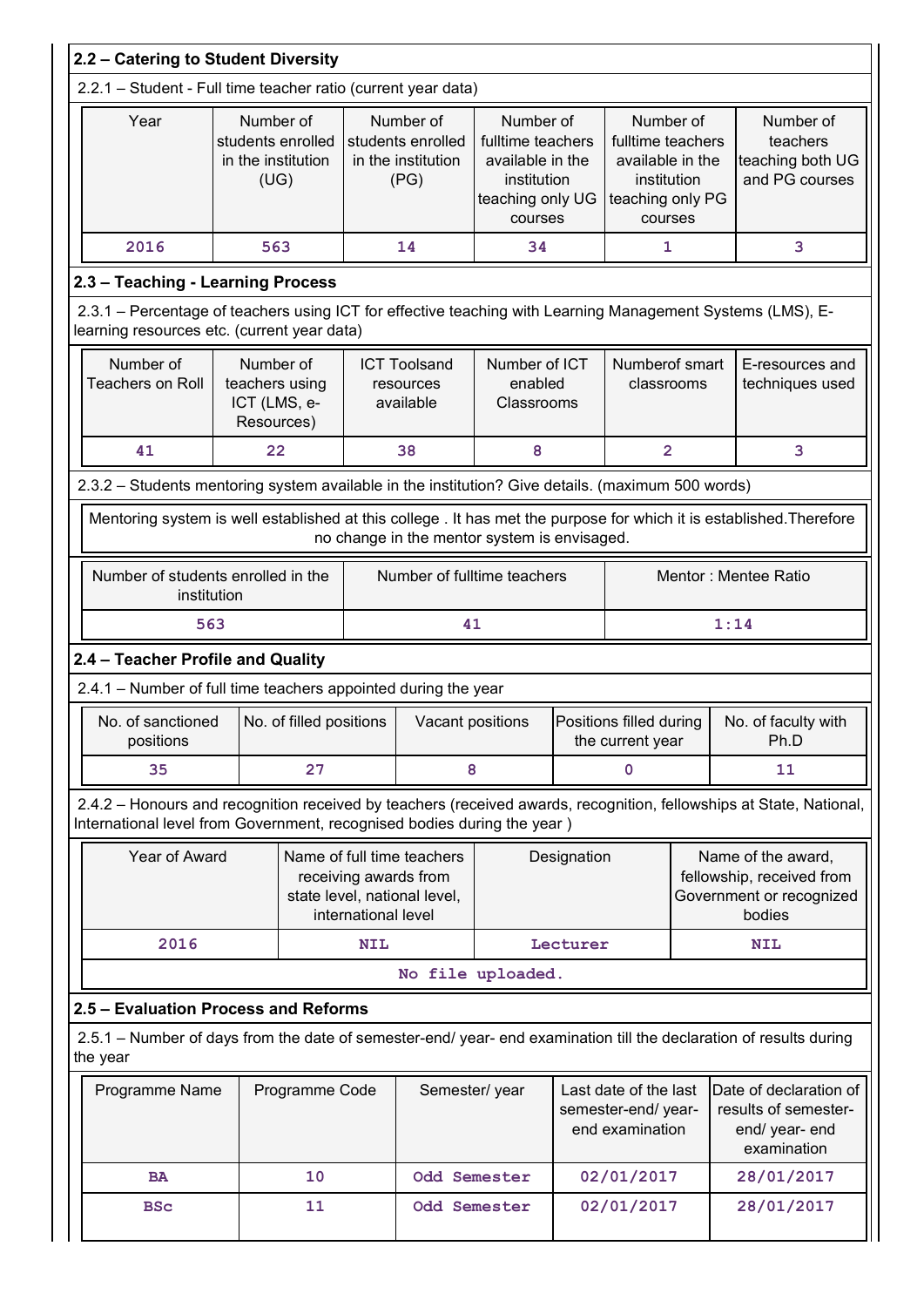| <b>BCom</b> | 12 | Odd Semester                                                                                                   | 02/01/2017 | 28/01/2017 |
|-------------|----|----------------------------------------------------------------------------------------------------------------|------------|------------|
| <b>BA</b>   | 10 | Even Semester                                                                                                  | 16/06/2017 | 05/07/2017 |
| <b>BSc</b>  | 11 | Even Semester                                                                                                  | 16/06/2017 | 05/07/2017 |
| <b>BCom</b> | 12 | Even Semester                                                                                                  | 16/06/2017 | 05/07/2017 |
| MA          | 51 | Odd semester                                                                                                   | 17/01/2017 | 13/04/2017 |
| <b>MA</b>   | 51 | Even semester                                                                                                  | 04/06/2017 | 11/09/2017 |
|             |    | View File                                                                                                      |            |            |
|             |    | 2.5.2 - Reforms initiated on Continuous Internal Evaluation(CIE) system at the institutional level (250 words) |            |            |

 Reforms in Continuous Internal Evaluation (CIE) System at the Institutional Level • Continuous Internal Evaluation System: Assessment of performance is an integral part of teaching and learning process. As a part of sound educational strategy, the institution adopts Continuous Internal Evaluation (CIE) System to assess all aspects of a student's development on a continuous basis throughout the year. •Orientation on Evaluation Process: Students are made aware of the

evaluation process through the following initiatives: •The orientation programmes at the beginning of the semester •Teaching Plan contains evaluation procedures •Academic Calendar with IA Exam dates •Orientation on changes and amendments in the evaluation process through Tutorial Meetings •Display in the College and Department Notice Board •Result Analysis Review Meeting: Result Analysis is done by the class teachers after every IA Test. The performance of the students is monitored by the Principal through HODs and the necessary feedback is given to the concerned faculty members. • Teacher/Parents Meetings: The institution is keen on monitoring the performance of the students and reports to the Parents. Whenever necessary, the Principal shall recommend the visit of the parent to the college for a discussion about the student. •Remedial Classes are conducted for the slow learners, absentees and the students who participate in Sports, NSS activities and Placement Interviews. This practice helps learners to update their subject knowledge and helps them to catch up with their peers. •External examinations of three hours duration will be conducted at the end of every semester for all the theory papers and practical papers. Students should satisfy the eligibility criteria of 75 of attendance in each semester to appear for University Examination. The students who have arrears are permitted to write their papers in respective semester examinations. •Representation in the Board of Studies: The senior faculty members appointed by the University act as the member of Board of Studies. At every meeting they suggest evaluation reforms and discuss any discrepancy in the Board meeting. At the time of central valuation the examiners have the facilities to represent any outofsyllabus questions. The chairman of the

valuation Board will take necessary action.

•Reappearing/Recounting/Revaluation: The students are informed of the Reappearing/Recounting/Revaluation scheme available to them. Re totaling Revaluation is permitted for U.G. students who apply for it within the stipulated time on payment of prescribed fee.

 2.5.3 – Academic calendar prepared and adhered for conduct of Examination and other related matters (250 words)

 Academic calendar prepared and adhered for conduct of Examination and other related matters. Academic calendar or the calendar of events is prepared before the academic session starts. To make the calendar, inputs are taken from the parent university, Govt.(State Central) calendars. Salient features of the college Academic Calendar are to bring out important dates of: 1. Admission 2. Bridge Course 3. Induction Program 4. Annual Function 5. Internal Tests 6. Celebration of various events like, Independence Day, Teacher's Day, Gandhi Jayanti etc. 7. NSS Camp 8. Medical exam, etc. Thus the preparation of the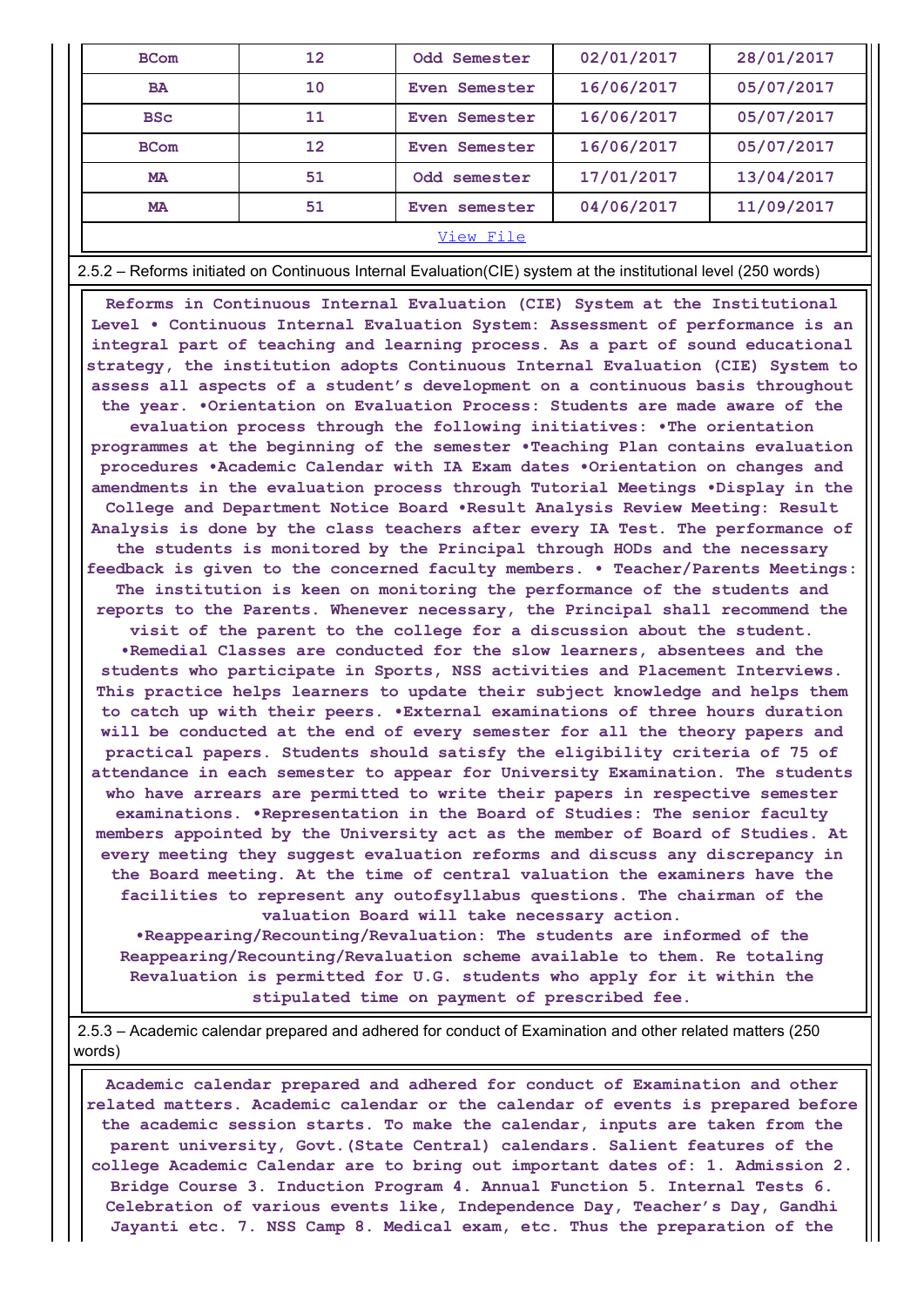# 2.6 – Student Performance and Learning Outcomes

# 2.6.2 – Pass percentage of students

| 2.6 - Student Performance and Learning Outcomes                                                                                                                                                        |                   |                             |                                                                       |                                                              |                 |
|--------------------------------------------------------------------------------------------------------------------------------------------------------------------------------------------------------|-------------------|-----------------------------|-----------------------------------------------------------------------|--------------------------------------------------------------|-----------------|
| 2.6.1 – Program outcomes, program specific outcomes and course outcomes for all programs offered by the<br>institution are stated and displayed in website of the institution (to provide the weblink) |                   |                             |                                                                       |                                                              |                 |
|                                                                                                                                                                                                        |                   |                             | <b>NIL</b>                                                            |                                                              |                 |
| 2.6.2 - Pass percentage of students                                                                                                                                                                    |                   |                             |                                                                       |                                                              |                 |
| Programme<br>Code                                                                                                                                                                                      | Programme<br>Name | Programme<br>Specialization | Number of<br>students<br>appeared in the<br>final year<br>examination | Number of<br>students passed<br>in final year<br>examination | Pass Percentage |
| 10                                                                                                                                                                                                     | <b>BA</b>         | Arts                        | 74                                                                    | 74                                                           | 100             |
| 11                                                                                                                                                                                                     | <b>BSc</b>        | Science                     | 53                                                                    | 37                                                           | 69.81           |
| 12                                                                                                                                                                                                     | <b>BCom</b>       | Commerce                    | 36                                                                    | 32                                                           | 88.8            |
| 09                                                                                                                                                                                                     | <b>MA</b>         | English                     | 14                                                                    | 14                                                           | 100             |
|                                                                                                                                                                                                        |                   |                             | View File                                                             |                                                              |                 |

#### 2.7 – Student Satisfaction Survey

#### CRITERION III – RESEARCH, INNOVATIONS AND EXTENSION

#### 3.1 – Resource Mobilization for Research

| 12                                                                                         | <b>BCom</b>    | Commerce                                                                                                                                                                  | 36        | 32                        | 88.8                               |
|--------------------------------------------------------------------------------------------|----------------|---------------------------------------------------------------------------------------------------------------------------------------------------------------------------|-----------|---------------------------|------------------------------------|
| 09                                                                                         | <b>MA</b>      | English                                                                                                                                                                   | 14        | 14                        | 100                                |
|                                                                                            |                |                                                                                                                                                                           | View File |                           |                                    |
| 2.7 - Student Satisfaction Survey                                                          |                |                                                                                                                                                                           |           |                           |                                    |
|                                                                                            |                | 2.7.1 - Student Satisfaction Survey (SSS) on overall institutional performance (Institution may design the<br>questionnaire) (results and details be provided as weblink) |           |                           |                                    |
|                                                                                            |                | <b>NIL</b>                                                                                                                                                                |           |                           |                                    |
|                                                                                            |                | <b>CRITERION III - RESEARCH, INNOVATIONS AND EXTENSION</b>                                                                                                                |           |                           |                                    |
| 3.1 - Resource Mobilization for Research                                                   |                |                                                                                                                                                                           |           |                           |                                    |
|                                                                                            |                | 3.1.1 - Research funds sanctioned and received from various agencies, industry and other organisations                                                                    |           |                           |                                    |
| Nature of the Project                                                                      | Duration       | Name of the funding<br>agency                                                                                                                                             |           | Total grant<br>sanctioned | Amount received<br>during the year |
| Major Projects                                                                             | $\mathbf 0$    | <b>NIL</b>                                                                                                                                                                |           | $\mathbf 0$               | $\mathbf{0}$                       |
| Minor Projects                                                                             | $\mathbf 0$    | <b>NIL</b>                                                                                                                                                                |           | $\mathbf 0$               | $\mathbf{0}$                       |
| Interdisciplina<br>ry Projects                                                             | $\mathbf 0$    | <b>NIL</b>                                                                                                                                                                |           | $\mathbf 0$               | $\mathbf{0}$                       |
| Industry<br>sponsored<br>Projects                                                          | $\mathbf{0}$   | <b>NIL</b>                                                                                                                                                                |           | $\mathbf 0$               | $\mathbf 0$                        |
| Projects<br>sponsored by<br>the University                                                 | $\mathbf{0}$   | <b>NIL</b>                                                                                                                                                                |           | $\mathbf 0$               | $\mathbf{0}$                       |
| <b>Students</b><br>Research<br>Projects (Other<br>than compulsory<br>by the<br>University) | $\mathbf 0$    | <b>NIL</b>                                                                                                                                                                |           | $\mathbf 0$               | $\mathbf 0$                        |
| InternationalPr<br>ojects                                                                  | $\mathbf 0$    | <b>NIL</b>                                                                                                                                                                |           | $\mathbf 0$               | $\mathbf{O}$                       |
| Any Other<br>(Specify)                                                                     | $\overline{0}$ | <b>NIL</b>                                                                                                                                                                |           | $\mathbf{O}$              | $\overline{0}$                     |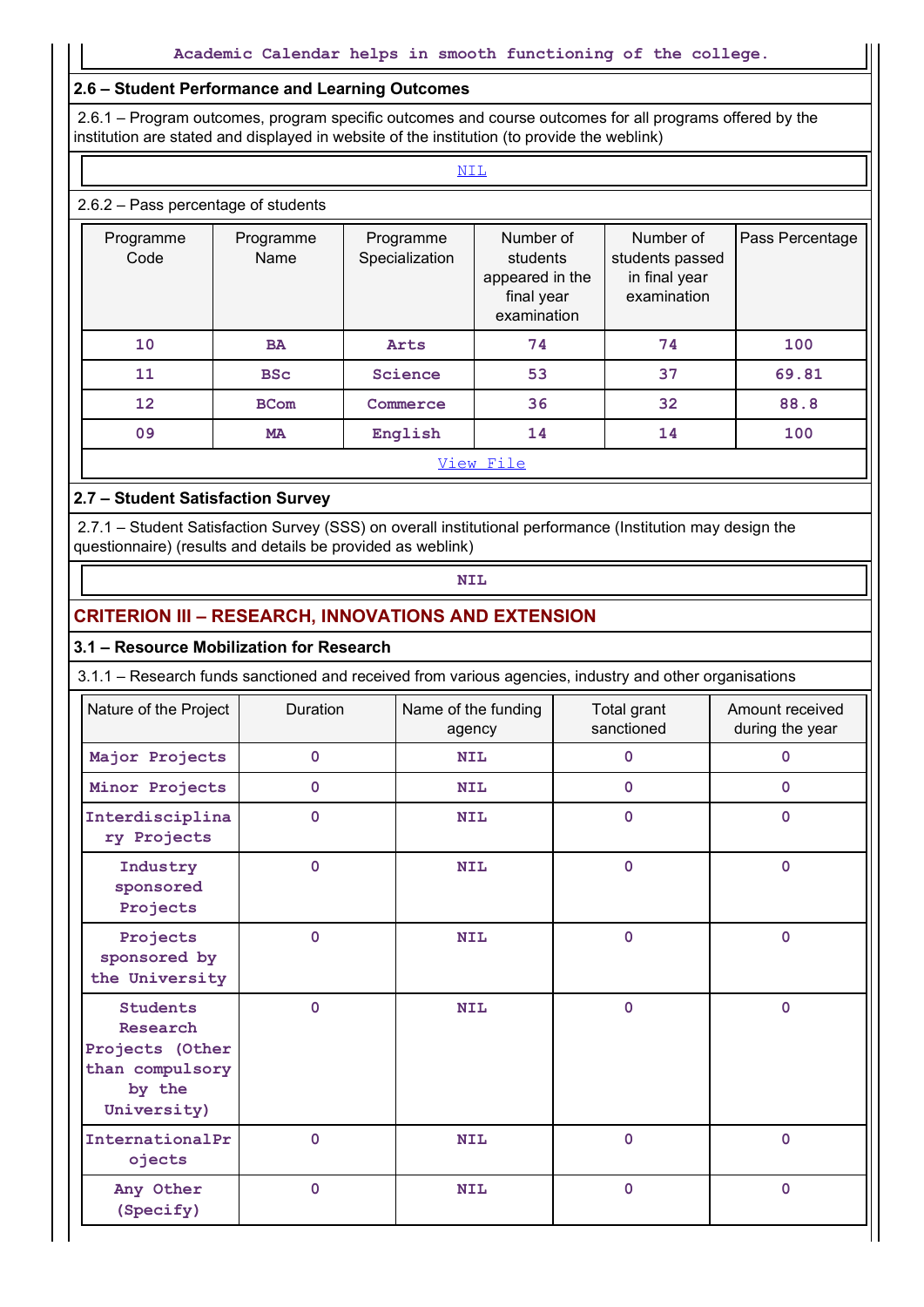|                                                                                                                                          |                                      |                        |                        | No file uploaded.                                                                                    |                              |                        |                                   |  |  |
|------------------------------------------------------------------------------------------------------------------------------------------|--------------------------------------|------------------------|------------------------|------------------------------------------------------------------------------------------------------|------------------------------|------------------------|-----------------------------------|--|--|
| 3.2 - Innovation Ecosystem                                                                                                               |                                      |                        |                        |                                                                                                      |                              |                        |                                   |  |  |
| 3.2.1 - Workshops/Seminars Conducted on Intellectual Property Rights (IPR) and Industry-Academia Innovative<br>practices during the year |                                      |                        |                        |                                                                                                      |                              |                        |                                   |  |  |
| Title of workshop/seminar                                                                                                                |                                      |                        | Name of the Dept.      |                                                                                                      | Date                         |                        |                                   |  |  |
| <b>NIL</b>                                                                                                                               |                                      |                        | <b>NIL</b>             |                                                                                                      |                              | 11/07/2017             |                                   |  |  |
|                                                                                                                                          |                                      |                        |                        | 3.2.2 - Awards for Innovation won by Institution/Teachers/Research scholars/Students during the year |                              |                        |                                   |  |  |
| Title of the innovation                                                                                                                  | Name of Awardee                      |                        | <b>Awarding Agency</b> |                                                                                                      | Date of award                | Category               |                                   |  |  |
| <b>NIL</b><br><b>NIL</b>                                                                                                                 |                                      | <b>NIL</b>             |                        | 12/07/2017                                                                                           |                              | <b>NIL</b>             |                                   |  |  |
|                                                                                                                                          |                                      |                        |                        | No file uploaded.                                                                                    |                              |                        |                                   |  |  |
| 3.2.3 - No. of Incubation centre created, start-ups incubated on campus during the year                                                  |                                      |                        |                        |                                                                                                      |                              |                        |                                   |  |  |
| Incubation<br>Center                                                                                                                     | Name                                 |                        | Sponsered By           | Name of the<br>Start-up                                                                              |                              | Nature of Start-<br>up | Date of<br>Commencement           |  |  |
| <b>NIL</b>                                                                                                                               | <b>NIL</b>                           |                        | <b>NIL</b>             | <b>NIL</b>                                                                                           |                              | <b>NIL</b>             | 12/07/2017                        |  |  |
|                                                                                                                                          |                                      |                        |                        | No file uploaded.                                                                                    |                              |                        |                                   |  |  |
| 3.3 - Research Publications and Awards                                                                                                   |                                      |                        |                        |                                                                                                      |                              |                        |                                   |  |  |
| 3.3.1 - Incentive to the teachers who receive recognition/awards                                                                         |                                      |                        |                        |                                                                                                      |                              |                        |                                   |  |  |
| <b>State</b>                                                                                                                             | National                             |                        |                        |                                                                                                      | International<br>$\mathbf 0$ |                        |                                   |  |  |
| $\mathbf 0$                                                                                                                              |                                      |                        | 0                      |                                                                                                      |                              |                        |                                   |  |  |
| 3.3.2 - Ph. Ds awarded during the year (applicable for PG College, Research Center)                                                      |                                      |                        |                        |                                                                                                      |                              |                        |                                   |  |  |
|                                                                                                                                          |                                      | Name of the Department |                        |                                                                                                      | Number of PhD's Awarded      |                        |                                   |  |  |
|                                                                                                                                          | <b>NIL</b>                           |                        |                        |                                                                                                      |                              | $\mathbf 0$            |                                   |  |  |
| 3.3.3 - Research Publications in the Journals notified on UGC website during the year                                                    |                                      |                        |                        |                                                                                                      |                              |                        |                                   |  |  |
| Type                                                                                                                                     | Department                           |                        |                        | Number of Publication                                                                                |                              |                        | Average Impact Factor (if<br>any) |  |  |
| International                                                                                                                            |                                      | Library Science        |                        | $\mathbf{1}$                                                                                         |                              | 3.15                   |                                   |  |  |
| International                                                                                                                            |                                      | Physics                |                        | $\overline{2}$                                                                                       |                              |                        | 3.15                              |  |  |
| International                                                                                                                            |                                      | Chemistry              |                        | 3                                                                                                    |                              |                        | 3.15                              |  |  |
| National                                                                                                                                 |                                      | Arabic                 |                        | $\overline{2}$                                                                                       |                              | $\overline{2}$         |                                   |  |  |
| National                                                                                                                                 | Urdu                                 |                        | 1                      |                                                                                                      | $\mathbf{1}$                 |                        |                                   |  |  |
|                                                                                                                                          | National<br>Scoiology                |                        | 1<br>$\mathbf{1}$      |                                                                                                      |                              | 1<br>$\mathbf{1}$      |                                   |  |  |
| International                                                                                                                            | National<br><b>Political Science</b> |                        | 7                      |                                                                                                      |                              | 5.32                   |                                   |  |  |
| National                                                                                                                                 |                                      | Sanskrit<br>English    |                        | $\overline{2}$                                                                                       |                              |                        | 3.95                              |  |  |
| International                                                                                                                            |                                      | English                |                        | 3                                                                                                    |                              |                        | 3.95                              |  |  |
| 3.3.4 - Books and Chapters in edited Volumes / Books published, and papers in National/International Conference                          |                                      |                        |                        |                                                                                                      |                              |                        |                                   |  |  |
| Proceedings per Teacher during the year                                                                                                  |                                      |                        |                        |                                                                                                      |                              |                        |                                   |  |  |
|                                                                                                                                          | Department                           |                        |                        |                                                                                                      | Number of Publication        |                        |                                   |  |  |
|                                                                                                                                          | Library Science                      |                        |                        |                                                                                                      |                              | 4                      |                                   |  |  |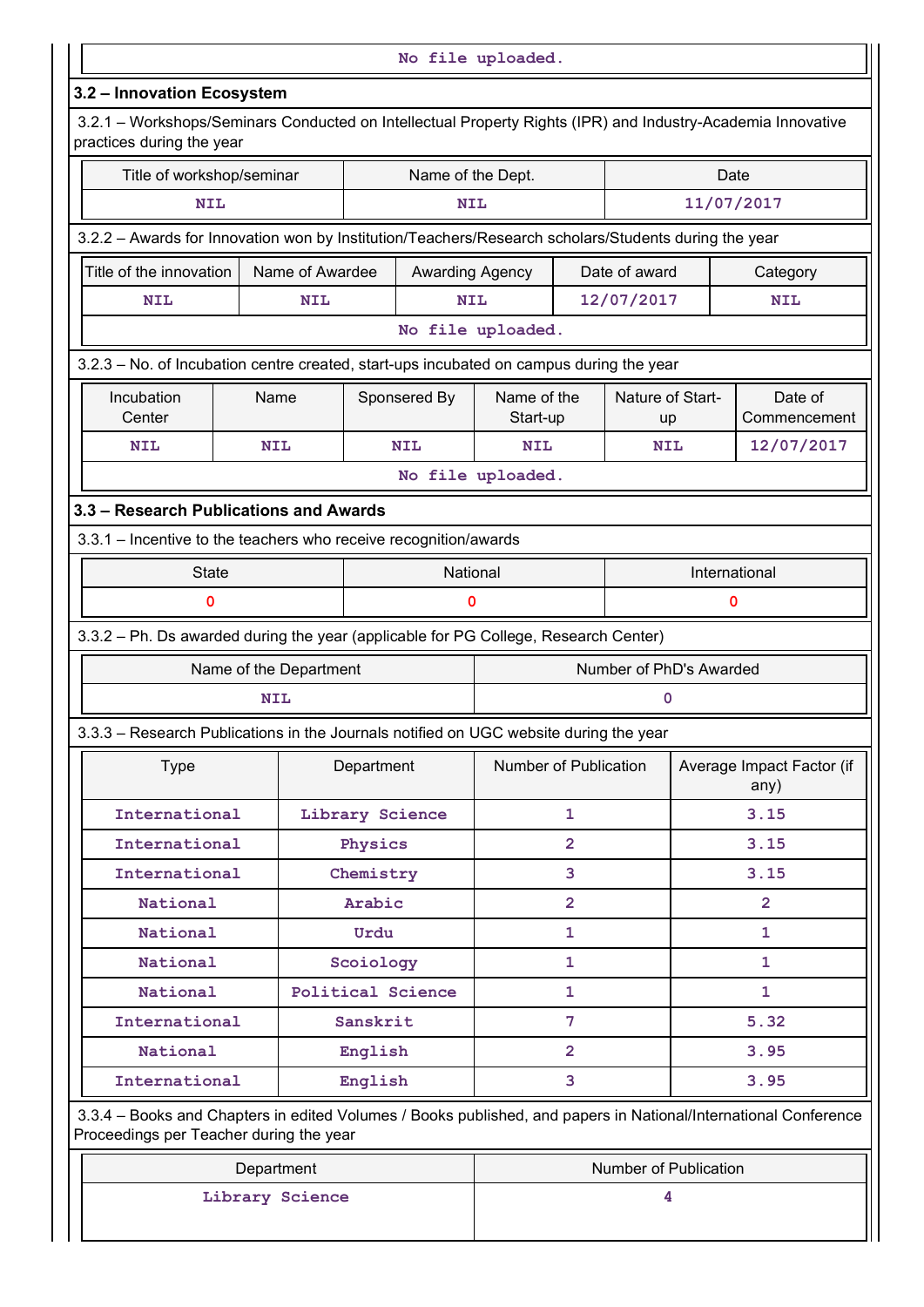|                                                                                                                                                                                                                                                               | Arabic                            |                         |                        |                                    |                        | $\mathbf{1}$                                                       |                                    |                                                                    |  |
|---------------------------------------------------------------------------------------------------------------------------------------------------------------------------------------------------------------------------------------------------------------|-----------------------------------|-------------------------|------------------------|------------------------------------|------------------------|--------------------------------------------------------------------|------------------------------------|--------------------------------------------------------------------|--|
|                                                                                                                                                                                                                                                               | Urdu                              |                         |                        | $\overline{2}$                     |                        |                                                                    |                                    |                                                                    |  |
|                                                                                                                                                                                                                                                               | Sanskrut                          |                         |                        |                                    |                        | $\mathbf{1}$                                                       |                                    |                                                                    |  |
|                                                                                                                                                                                                                                                               |                                   |                         |                        | View File                          |                        |                                                                    |                                    |                                                                    |  |
| 3.3.5 - Bibliometrics of the publications during the last Academic year based on average citation index in Scopus/<br>Web of Science or PubMed/ Indian Citation Index                                                                                         |                                   |                         |                        |                                    |                        |                                                                    |                                    |                                                                    |  |
| Title of the<br>Paper                                                                                                                                                                                                                                         | Name of<br>Author                 | Title of journal        | Year of<br>publication |                                    | <b>Citation Index</b>  | Institutional<br>affiliation as<br>mentioned in<br>the publication |                                    | Number of<br>citations<br>excluding self<br>citation               |  |
| <b>NIL</b>                                                                                                                                                                                                                                                    | <b>NIL</b>                        | <b>NIL</b>              | 2016                   |                                    | $\mathbf 0$            | <b>NIL</b>                                                         |                                    | $\mathbf 0$                                                        |  |
|                                                                                                                                                                                                                                                               |                                   |                         | No file uploaded.      |                                    |                        |                                                                    |                                    |                                                                    |  |
| 3.3.6 - h-Index of the Institutional Publications during the year. (based on Scopus/ Web of science)                                                                                                                                                          |                                   |                         |                        |                                    |                        |                                                                    |                                    |                                                                    |  |
| Title of the<br>Paper                                                                                                                                                                                                                                         | Name of<br>Author                 | Title of journal        | Year of<br>publication |                                    | h-index                | Number of<br>citations<br>excluding self<br>citation               |                                    | Institutional<br>affiliation as<br>mentioned in<br>the publication |  |
| <b>NIL</b>                                                                                                                                                                                                                                                    | <b>NIL</b>                        | <b>NIL</b>              | 2016                   |                                    | $\mathbf 0$            | $\mathbf 0$                                                        |                                    | <b>NIL</b>                                                         |  |
|                                                                                                                                                                                                                                                               |                                   |                         | No file uploaded.      |                                    |                        |                                                                    |                                    |                                                                    |  |
| 3.3.7 - Faculty participation in Seminars/Conferences and Symposia during the year:<br>Number of Faculty                                                                                                                                                      |                                   | International           | National               |                                    | State                  |                                                                    |                                    | Local                                                              |  |
| Attended/Semina<br>rs/Workshops                                                                                                                                                                                                                               |                                   | 3                       | 20                     | 7                                  |                        |                                                                    |                                    | 1                                                                  |  |
| papers                                                                                                                                                                                                                                                        | $\overline{2}$<br>14<br>Presented |                         |                        | 4                                  |                        | $\mathbf{1}$                                                       |                                    |                                                                    |  |
|                                                                                                                                                                                                                                                               |                                   |                         |                        | View File                          |                        |                                                                    |                                    |                                                                    |  |
| 3.4 - Extension Activities                                                                                                                                                                                                                                    |                                   |                         |                        |                                    |                        |                                                                    |                                    |                                                                    |  |
| 3.4.1 - Number of extension and outreach programmes conducted in collaboration with industry, community and<br>Non- Government Organisations through NSS/NCC/Red cross/Youth Red Cross (YRC) etc., during the year                                            |                                   |                         |                        |                                    |                        |                                                                    |                                    |                                                                    |  |
| Title of the activities                                                                                                                                                                                                                                       |                                   | Organising unit/agency/ |                        |                                    | Number of teachers     |                                                                    |                                    | Number of students                                                 |  |
| collaborating agency<br>Rain Water<br>District training<br>Institute Vijayapur<br>Harvesting<br>Department of<br>ENVIRONMENTAL DAY<br>Geography, SECAB<br>A.R.S.I , Vijayapur<br>Faculty Development<br>District training<br>Institute Vijayapur<br>programme |                                   |                         |                        | participated in such<br>activities |                        |                                                                    | participated in such<br>activities |                                                                    |  |
|                                                                                                                                                                                                                                                               |                                   |                         |                        | 1                                  |                        |                                                                    | 30                                 |                                                                    |  |
|                                                                                                                                                                                                                                                               |                                   |                         |                        | $\overline{9}$                     |                        |                                                                    | 60                                 |                                                                    |  |
|                                                                                                                                                                                                                                                               |                                   |                         | $\mathbf{1}$           |                                    |                        | 40                                                                 |                                    |                                                                    |  |
|                                                                                                                                                                                                                                                               |                                   | View File               |                        |                                    |                        |                                                                    |                                    |                                                                    |  |
| 3.4.2 - Awards and recognition received for extension activities from Government and other recognized bodies<br>during the year                                                                                                                               |                                   |                         |                        |                                    |                        |                                                                    |                                    |                                                                    |  |
| Name of the activity                                                                                                                                                                                                                                          |                                   | Award/Recognition       |                        |                                    | <b>Awarding Bodies</b> |                                                                    |                                    | Number of students<br>Benefited                                    |  |
| $\textbf{NIL}$                                                                                                                                                                                                                                                |                                   | <b>NIL</b>              |                        |                                    | <b>NIL</b>             |                                                                    |                                    | $\mathbf 0$                                                        |  |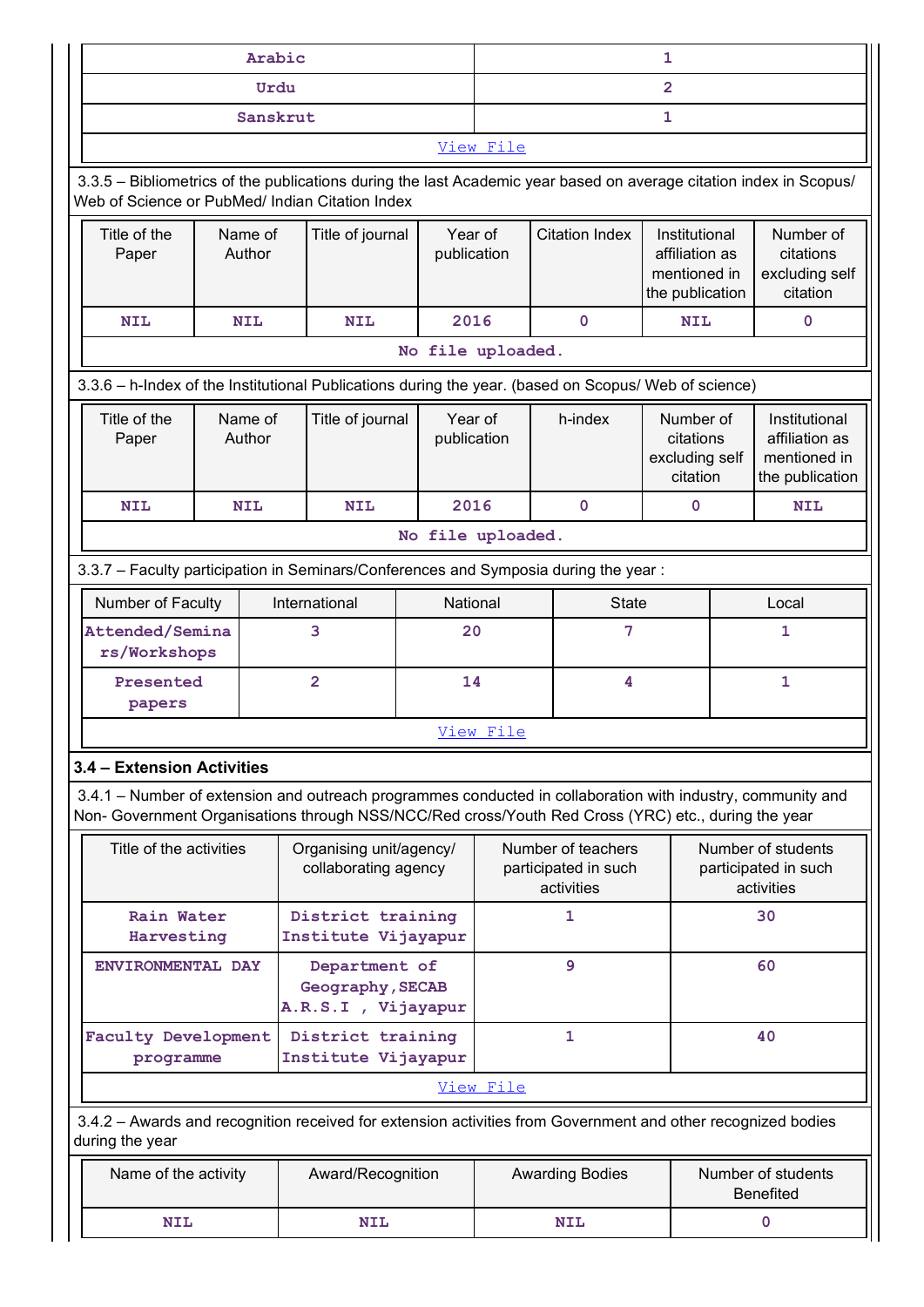No file uploaded. 3.4.3 – Students participating in extension activities with Government Organisations, Non-Government Organisations and programmes such as Swachh Bharat, Aids Awareness, Gender Issue, etc. during the year Name of the scheme  $\sqrt{2}$  Organising unit/Agen  $\sqrt{2}$  Name of the activity  $\sqrt{2}$  Number of teachers cy/collaborating  $\vert$   $\vert$   $\vert$   $\vert$   $\vert$  participated in such agency No file uploaded.<br>
I dies with Government Organisations, Non-Government<br>
I Bharat, Aids Awareness, Gender Issue, etc. during the year<br>
Name of the activity Number of teachers<br>
participated in such<br>
participated in such<br>
ac participated in such participated in such activites activites Number of students No file uploaded.<br>
Students participating in extension activities with Government Organisations, Non-Government<br>
ganisations and programmes such as Swachh Bharat, Aids Awareness, Gender Issue, etc. during the y<br>
lame of th Vijayapura No file uploaded.<br>
Ities with Government Organisations, Non-Government<br>
Bharat, Aids Awareness, Gender Issue, etc. during the year<br>
Name of the activity<br>
Number of teachers<br>
participated in such<br>
activites<br>
Extention Work No file uploaded.<br>
4.3 – Students participating in extension activities with Government Organisations, Non-Government<br>
ganisations and programmes such as Swachh Bharat, Aids Awareness, Gender Issue, etc. during the year<br>
N programme tions, Non-Government<br>
der Issue, etc. during the year<br>
of teachers<br>
Number of students<br>
ted in such<br>
participated in such<br>
activites<br>
8<br>
250<br>
10<br>
240<br>
8<br>
60<br>
8<br>
60 Model and Department Cycle and Northern Cycle and Department of the scheme of the scheme of the scheme of the scheme of the scheme of the scheme of the scheme of the scheme of the activity of the activity of the activity o Geography No file uploaded.<br>
Mo files with Government Organisations, Non-Government<br>
h Bharat, Aids Awareness, Gender Issue, etc. during the year<br>
Name of the activity Number of teachers<br>
Name of the activity Number of teachers<br>
par View File 3.5 – Collaborations 3.5.1 – Number of Collaborative activities for research, faculty exchange, student exchange during the year Nature of activity **Participant** Source of financial support | Duration Provided lab  $\vert$  03 facilities to the Students of B D E.Society 'S Womens College Students den Name of the activity<br>
<br>
Participated in such<br>
participated in such<br>
activites<br>
<br>
Extention Work<br>
B<br>
Extention Work<br>
B<br>
Extention Work<br>
B<br>
Programme<br>
Tree Plantation 8 60<br>
<br>
<br>
<u>View File</u><br>
File<br>
For research, faculty ex Department of URDU | 40 SECAB A.R.S.I has organised workshop on Spoken Urdu programme to refine the students verbal communication skills MIDS Awareness<br>
programme<br>
for Tree Plantation 8 60<br>
View File<br>
(or research, faculty exchange, student exchange during the year<br>
(or research, faculty exchange, student exchange during the year<br>
(or research, faculty exch ,Vijayapur 5 Student exchange 03 From B D E Society's Degree College For Women For research, faculty exchange, student exchange during the year<br>
Source of financial support Duration<br>
03 NIL 1<br>
93 NIL 5<br>
7 Vijayapur<br>
2003 NIL 1<br>
03 NIL 1<br>
06 SET VIJAYAPURA 1<br>
52 RUDSET Vijayapur<br>
1 Nitridents of BD<br>
Society 'S Womens<br>
College Students<br>
partment of URDU<br>
has organised<br>
has organised<br>
the programme to<br>
the students<br>
The the students<br>
on Spoken<br>
The the students<br>
or William Communication<br>
Sills<br>
cont Wo Students of BD<br>
Society 'S Womens<br>
ollege Students<br>
partment of UDDU<br>
has organised<br>
rkshop on Spoken<br>
rkshop on Spoken<br>
rkshop on Spoken<br>
From BD E<br>
From BD E<br>
contains<br>
where the students<br>
communication<br>
switch as the st Cullege Studients<br>
Data organised<br>
has organised her studients<br>
the best studients of the studients<br>
or where the studients<br>
or where the studients<br>
where the studients<br>
where the studients<br>
where studients<br>
where the stud View File 3.5.2 – Linkages with institutions/industries for internship, on-the- job training, project work, sharing of research facilities etc. during the year Nature of linkage  $\vert$  Title of the  $\vert$  Name of the linkage partnering Duration From | Duration To institution/ industry /research lab with contact details NIL 1<br>
SIET VIJAYAPURA 1<br>
RUDSET Vijayapur 1<br>
RUDSET Vijayapur 1<br>
RUDSET Vijayapur 1<br>
File<br>
--the-job training, project work, sharing of research<br>
Duration From Duration To Participant<br>
Duration From Duration To Participan NET VITAYAPURA<br>
Set lecturer 60 SIET VITAYAPURA 1<br>
Set lecturer 52 RUDSET Vijayapur 1<br>
Set lecturer 65 RUDSET Vijayapur 1<br>
LINKages with institutions/industries for internship, on-the-job training, project work, sharing of

No file uploaded.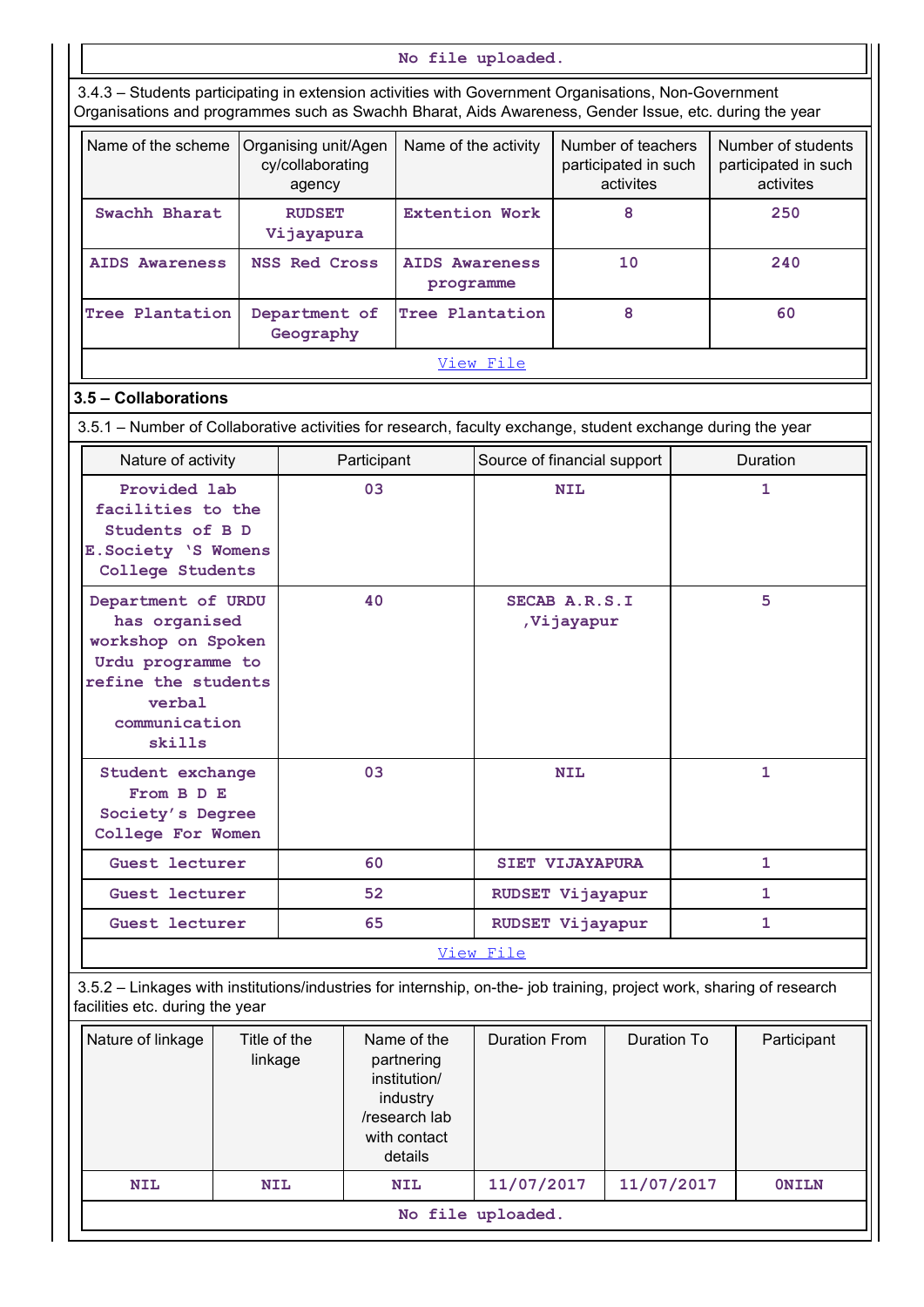| 3.5.3 - MoUs signed with institutions of national, international importance, other universities, industries, corporate<br>houses etc. during the year |                    |                                                |                                                           |  |  |  |
|-------------------------------------------------------------------------------------------------------------------------------------------------------|--------------------|------------------------------------------------|-----------------------------------------------------------|--|--|--|
| Organisation                                                                                                                                          | Date of MoU signed | Purpose/Activities                             | Number of<br>students/teachers<br>participated under MoUs |  |  |  |
| RUDSET Vijayapur                                                                                                                                      | 19/01/2017         | <b>Staff Exchange</b>                          | 41                                                        |  |  |  |
| <b>B D E Society's</b><br>Degree College For<br>Women                                                                                                 | 15/07/2016         | <b>Staff Exchange</b>                          | 84                                                        |  |  |  |
| Chetana college<br>Vijayapura                                                                                                                         | 23/02/2017         | <b>Staff Exchange</b>                          | 63                                                        |  |  |  |
|                                                                                                                                                       |                    | View File                                      |                                                           |  |  |  |
| <b>CRITERION IV - INFRASTRUCTURE AND LEARNING RESOURCES</b>                                                                                           |                    |                                                |                                                           |  |  |  |
| 4.1 - Physical Facilities                                                                                                                             |                    |                                                |                                                           |  |  |  |
| 4.1.1 - Budget allocation, excluding salary for infrastructure augmentation during the year                                                           |                    |                                                |                                                           |  |  |  |
| Budget allocated for infrastructure augmentation                                                                                                      |                    | Budget utilized for infrastructure development |                                                           |  |  |  |
| 25                                                                                                                                                    |                    |                                                | 23.6                                                      |  |  |  |
| 4.1.2 - Details of augmentation in infrastructure facilities during the year                                                                          |                    |                                                |                                                           |  |  |  |
| Facilities                                                                                                                                            |                    |                                                | <b>Existing or Newly Added</b>                            |  |  |  |
|                                                                                                                                                       | Campus Area        |                                                | Existing                                                  |  |  |  |
|                                                                                                                                                       | Class rooms        |                                                | Newly Added                                               |  |  |  |

#### View File

# CRITERION IV – INFRASTRUCTURE AND LEARNING RESOURCES

#### 4.1 – Physical Facilities

| Budget allocated for infrastructure augmentation | Budget utilized for infrastructure development |
|--------------------------------------------------|------------------------------------------------|
|                                                  |                                                |

#### 4.1.2 – Details of augmentation in infrastructure facilities during the year

| Degree College For<br>Women                                                                        |                   |                                                                                             |             |                                |             |                    |  |  |
|----------------------------------------------------------------------------------------------------|-------------------|---------------------------------------------------------------------------------------------|-------------|--------------------------------|-------------|--------------------|--|--|
| Chetana college<br>Vijayapura                                                                      |                   | 23/02/2017                                                                                  |             | <b>Staff Exchange</b>          |             | 63                 |  |  |
|                                                                                                    |                   |                                                                                             | View File   |                                |             |                    |  |  |
|                                                                                                    |                   | <b>CRITERION IV - INFRASTRUCTURE AND LEARNING RESOURCES</b>                                 |             |                                |             |                    |  |  |
| 4.1 - Physical Facilities                                                                          |                   |                                                                                             |             |                                |             |                    |  |  |
|                                                                                                    |                   | 4.1.1 - Budget allocation, excluding salary for infrastructure augmentation during the year |             |                                |             |                    |  |  |
| Budget allocated for infrastructure augmentation<br>Budget utilized for infrastructure development |                   |                                                                                             |             |                                |             |                    |  |  |
|                                                                                                    | 25                |                                                                                             |             | 23.6                           |             |                    |  |  |
|                                                                                                    |                   | 4.1.2 - Details of augmentation in infrastructure facilities during the year                |             |                                |             |                    |  |  |
|                                                                                                    | <b>Facilities</b> |                                                                                             |             | <b>Existing or Newly Added</b> |             |                    |  |  |
|                                                                                                    |                   | Campus Area                                                                                 |             |                                | Existing    |                    |  |  |
|                                                                                                    |                   | Class rooms                                                                                 |             | Newly Added<br>Existing        |             |                    |  |  |
|                                                                                                    |                   | Laboratories                                                                                |             |                                |             |                    |  |  |
|                                                                                                    |                   | Classrooms with LCD facilities                                                              | Newly Added |                                |             |                    |  |  |
|                                                                                                    |                   | Value of the equipment purchased<br>during the year (rs. in lakhs)                          |             |                                | Newly Added |                    |  |  |
| 4.2 - Library as a Learning Resource                                                               |                   |                                                                                             |             |                                |             |                    |  |  |
|                                                                                                    |                   | 4.2.1 - Library is automated {Integrated Library Management System (ILMS)}                  |             |                                |             |                    |  |  |
| Name of the ILMS<br>software                                                                       |                   | Nature of automation (fully<br>or patially)                                                 |             | Version                        |             | Year of automation |  |  |
| New GEN LIB<br>Fully                                                                               |                   |                                                                                             |             | 3.1.3 helium                   |             | 2016               |  |  |
| 4.2.2 - Library Services                                                                           |                   |                                                                                             |             |                                |             |                    |  |  |
| Library<br>Service Type                                                                            |                   | Existing                                                                                    |             | Newly Added                    |             | Total              |  |  |
| <b>Text Books</b>                                                                                  | 10620             | 1040774                                                                                     | 357         | 73057                          | 10977       | 1113831            |  |  |
| Reference<br><b>Books</b>                                                                          | 12719             | 1939754                                                                                     | 241         | 72745                          | 12960       | 2012499            |  |  |

# 4.2 – Library as a Learning Resource

| 2016<br>helium<br>Fully<br><b>GEN LIB</b><br>New |
|--------------------------------------------------|
|                                                  |

#### 4.2.2 – Library Services

|                                                                    |                                                                             |                                                                            | $m = m + y$    |                |  |                    |         |  |  |
|--------------------------------------------------------------------|-----------------------------------------------------------------------------|----------------------------------------------------------------------------|----------------|----------------|--|--------------------|---------|--|--|
|                                                                    |                                                                             | Laboratories                                                               |                |                |  | Existing           |         |  |  |
|                                                                    |                                                                             | Classrooms with LCD facilities                                             |                |                |  | Newly Added        |         |  |  |
| Value of the equipment purchased<br>during the year (rs. in lakhs) |                                                                             |                                                                            | Newly Added    |                |  |                    |         |  |  |
| 4.2 - Library as a Learning Resource                               |                                                                             |                                                                            |                |                |  |                    |         |  |  |
|                                                                    |                                                                             | 4.2.1 - Library is automated {Integrated Library Management System (ILMS)} |                |                |  |                    |         |  |  |
|                                                                    | Nature of automation (fully<br>Name of the ILMS<br>software<br>or patially) |                                                                            |                | Version        |  | Year of automation |         |  |  |
| New GEN LIB                                                        |                                                                             | Fully                                                                      |                | $3.1.3$ helium |  | 2016               |         |  |  |
| 4.2.2 - Library Services                                           |                                                                             |                                                                            |                |                |  |                    |         |  |  |
| Library<br>Service Type                                            |                                                                             | Existing                                                                   |                | Newly Added    |  |                    | Total   |  |  |
| <b>Text Books</b>                                                  | 10620                                                                       | 1040774                                                                    | 357            | 73057          |  | 10977              | 1113831 |  |  |
| Reference<br><b>Books</b>                                          | 12719                                                                       | 1939754                                                                    | 241            | 72745          |  | 12960              | 2012499 |  |  |
| e-Books                                                            | 3135809                                                                     | 5750                                                                       | $\mathbf{O}$   | $\mathbf 0$    |  | 3135809            | 5750    |  |  |
| Journals                                                           | 31                                                                          | 15584                                                                      | 35             | 20249          |  | 66                 | 35833   |  |  |
| e-Journals                                                         | 6237                                                                        | 5750                                                                       | $\overline{0}$ | $\mathbf 0$    |  | 6237               | 5750    |  |  |
| Digital<br>Database                                                | $\mathbf{1}$                                                                | 5750                                                                       | $\mathbf 0$    | $\mathbf 0$    |  | $\mathbf{1}$       | 5750    |  |  |
|                                                                    | 72                                                                          | 11089                                                                      | $\overline{0}$ | $\mathbf 0$    |  | 72                 | 11089   |  |  |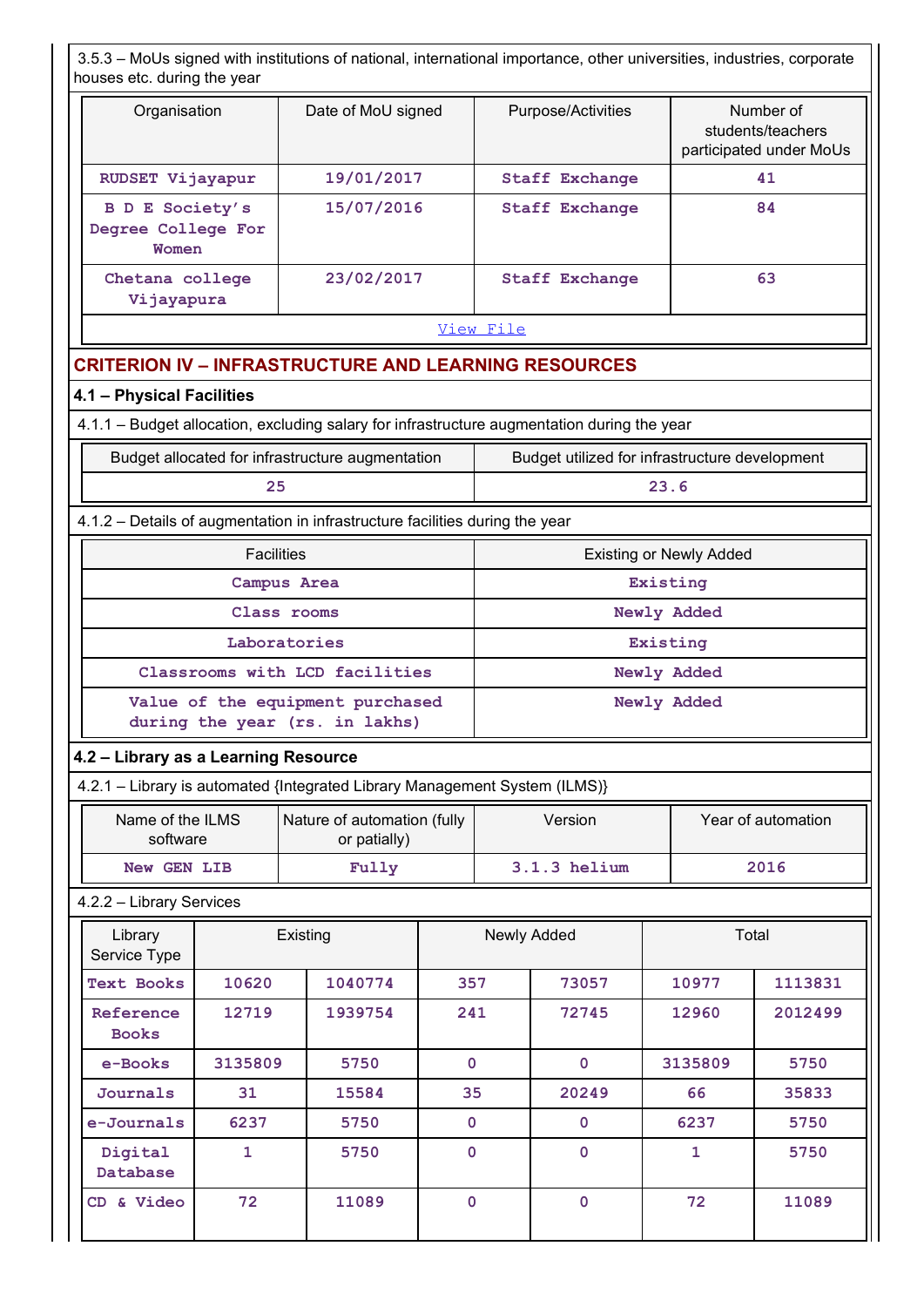| Others (spe<br>cify)<br>e-Books<br>(Learning Management System (LMS) etc |                                           | 135<br>450              | $\mathbf{0}$                                                                                                                                                                                                                                                                                                                                                                                                                                                                                                                                                                                                                                                                                                                                                                                              | $\mathbf{0}$        |                            |                                                     |                    |                         |                           |                        |
|--------------------------------------------------------------------------|-------------------------------------------|-------------------------|-----------------------------------------------------------------------------------------------------------------------------------------------------------------------------------------------------------------------------------------------------------------------------------------------------------------------------------------------------------------------------------------------------------------------------------------------------------------------------------------------------------------------------------------------------------------------------------------------------------------------------------------------------------------------------------------------------------------------------------------------------------------------------------------------------------|---------------------|----------------------------|-----------------------------------------------------|--------------------|-------------------------|---------------------------|------------------------|
|                                                                          |                                           |                         |                                                                                                                                                                                                                                                                                                                                                                                                                                                                                                                                                                                                                                                                                                                                                                                                           |                     |                            | $\mathbf{O}$                                        |                    | 135                     |                           | $\mathbf 0$            |
|                                                                          |                                           |                         | $\mathbf{0}$                                                                                                                                                                                                                                                                                                                                                                                                                                                                                                                                                                                                                                                                                                                                                                                              | 150                 |                            | $\mathbf{0}$                                        |                    | 600                     |                           | $\mathbf{O}$           |
|                                                                          |                                           |                         | 4.2.3 - E-content developed by teachers such as: e-PG- Pathshala, CEC (under e-PG- Pathshala CEC (Under<br>Graduate) SWAYAM other MOOCs platform NPTEL/NMEICT/any other Government initiatives & institutional                                                                                                                                                                                                                                                                                                                                                                                                                                                                                                                                                                                            |                     | View File                  |                                                     |                    |                         |                           |                        |
|                                                                          | Name of the Teacher                       |                         | Name of the Module                                                                                                                                                                                                                                                                                                                                                                                                                                                                                                                                                                                                                                                                                                                                                                                        |                     |                            | Platformon which module<br>is developed             |                    |                         | content                   | Date of launching e-   |
| <b>NIL</b>                                                               |                                           | <b>NIL</b>              |                                                                                                                                                                                                                                                                                                                                                                                                                                                                                                                                                                                                                                                                                                                                                                                                           |                     | <b>NIL</b>                 |                                                     |                    | 06/07/2016              |                           |                        |
| 4.3 – IT Infrastructure                                                  |                                           |                         |                                                                                                                                                                                                                                                                                                                                                                                                                                                                                                                                                                                                                                                                                                                                                                                                           |                     |                            |                                                     |                    |                         |                           |                        |
| 4.3.1 - Technology Upgradation (overall)                                 |                                           |                         |                                                                                                                                                                                                                                                                                                                                                                                                                                                                                                                                                                                                                                                                                                                                                                                                           |                     |                            |                                                     |                    |                         |                           |                        |
| Type                                                                     | mputers                                   | Lab                     | Total Co Computer   Internet                                                                                                                                                                                                                                                                                                                                                                                                                                                                                                                                                                                                                                                                                                                                                                              | Browsing<br>centers | <b>Computer</b><br>Centers | Office                                              | nts                | Departme Available      | Bandwidt<br>h.<br>(MGBPS) | <b>Others</b>          |
| Existin<br>g                                                             | 50                                        | 20                      | 2 <sup>1</sup>                                                                                                                                                                                                                                                                                                                                                                                                                                                                                                                                                                                                                                                                                                                                                                                            | $\mathbf{0}$        | $\mathbf{O}$               | $\overline{2}$                                      | $\overline{2}$     |                         | 15                        | $\mathbf 0$            |
| Added                                                                    | 30                                        | $\overline{\mathbf{3}}$ | $\mathbf{0}$                                                                                                                                                                                                                                                                                                                                                                                                                                                                                                                                                                                                                                                                                                                                                                                              | $\mathbf 0$         | $\mathbf{O}$               | $\mathbf{0}$                                        | $\mathbf{0}$       |                         | $\mathbf{0}$              | $\mathbf 0$            |
| Total                                                                    | 80                                        | 23                      | $\overline{2}$                                                                                                                                                                                                                                                                                                                                                                                                                                                                                                                                                                                                                                                                                                                                                                                            | $\mathbf 0$         | $\mathbf 0$                | $\overline{2}$                                      | $\overline{2}$     |                         | 15                        | $\mathbf 0$            |
|                                                                          |                                           |                         | 4.3.2 - Bandwidth available of internet connection in the Institution (Leased line)                                                                                                                                                                                                                                                                                                                                                                                                                                                                                                                                                                                                                                                                                                                       |                     |                            |                                                     |                    |                         |                           |                        |
|                                                                          |                                           |                         |                                                                                                                                                                                                                                                                                                                                                                                                                                                                                                                                                                                                                                                                                                                                                                                                           | 15 MBPS/ GBPS       |                            |                                                     |                    |                         |                           |                        |
| 4.3.3 - Facility for e-content                                           |                                           |                         | Name of the e-content development facility                                                                                                                                                                                                                                                                                                                                                                                                                                                                                                                                                                                                                                                                                                                                                                |                     |                            | Provide the link of the videos and media centre and | recording facility |                         |                           |                        |
|                                                                          |                                           | <b>NIL</b>              |                                                                                                                                                                                                                                                                                                                                                                                                                                                                                                                                                                                                                                                                                                                                                                                                           |                     |                            |                                                     | <u>NIL</u>         |                         |                           |                        |
| component, during the year                                               |                                           |                         | 4.4 - Maintenance of Campus Infrastructure<br>4.4.1 – Expenditure incurred on maintenance of physical facilities and academic support facilities, excluding salary                                                                                                                                                                                                                                                                                                                                                                                                                                                                                                                                                                                                                                        |                     |                            |                                                     |                    |                         |                           |                        |
|                                                                          | Assigned Budget on<br>academic facilities |                         | Expenditure incurred on<br>maintenance of academic<br>facilities                                                                                                                                                                                                                                                                                                                                                                                                                                                                                                                                                                                                                                                                                                                                          |                     |                            | Assigned budget on<br>physical facilities           |                    | maintenance of physical | facilites                 | Expenditure incurredon |
|                                                                          | 33                                        |                         | 32.5                                                                                                                                                                                                                                                                                                                                                                                                                                                                                                                                                                                                                                                                                                                                                                                                      |                     |                            | 20                                                  |                    |                         | 17.7                      |                        |
| institutional Website, provide link)                                     |                                           |                         | 4.4.2 - Procedures and policies for maintaining and utilizing physical, academic and support facilities - laboratory,<br>library, sports complex, computers, classrooms etc. (maximum 500 words) (information to be available in                                                                                                                                                                                                                                                                                                                                                                                                                                                                                                                                                                          |                     |                            |                                                     |                    |                         |                           |                        |
|                                                                          |                                           |                         | Draft policy The procedure for maintaining and utilization of physical,<br>academic and support facilities This college has the following assets . Class<br>rooms . Laboratories : Physics, Chemistry, Zoology, Botany, Geography,<br>Psychology, Home Science, computer Science, Language Lab . Library and<br>Information Centre. . Sports Facilities : Outdoor and Indoor. . Common<br>Facilities . Hostel . Staff rooms This year the students strength is 563 and<br>the strength of Art programme is 237 Science programme is 221 and commerce<br>programme is 105. This student strength entails having many class rooms for all<br>programmes. The college has constituted a committee for ensuring the optimal<br>utilization of Physical, Academic and Support facilities. This committee meets |                     |                            |                                                     |                    |                         |                           |                        |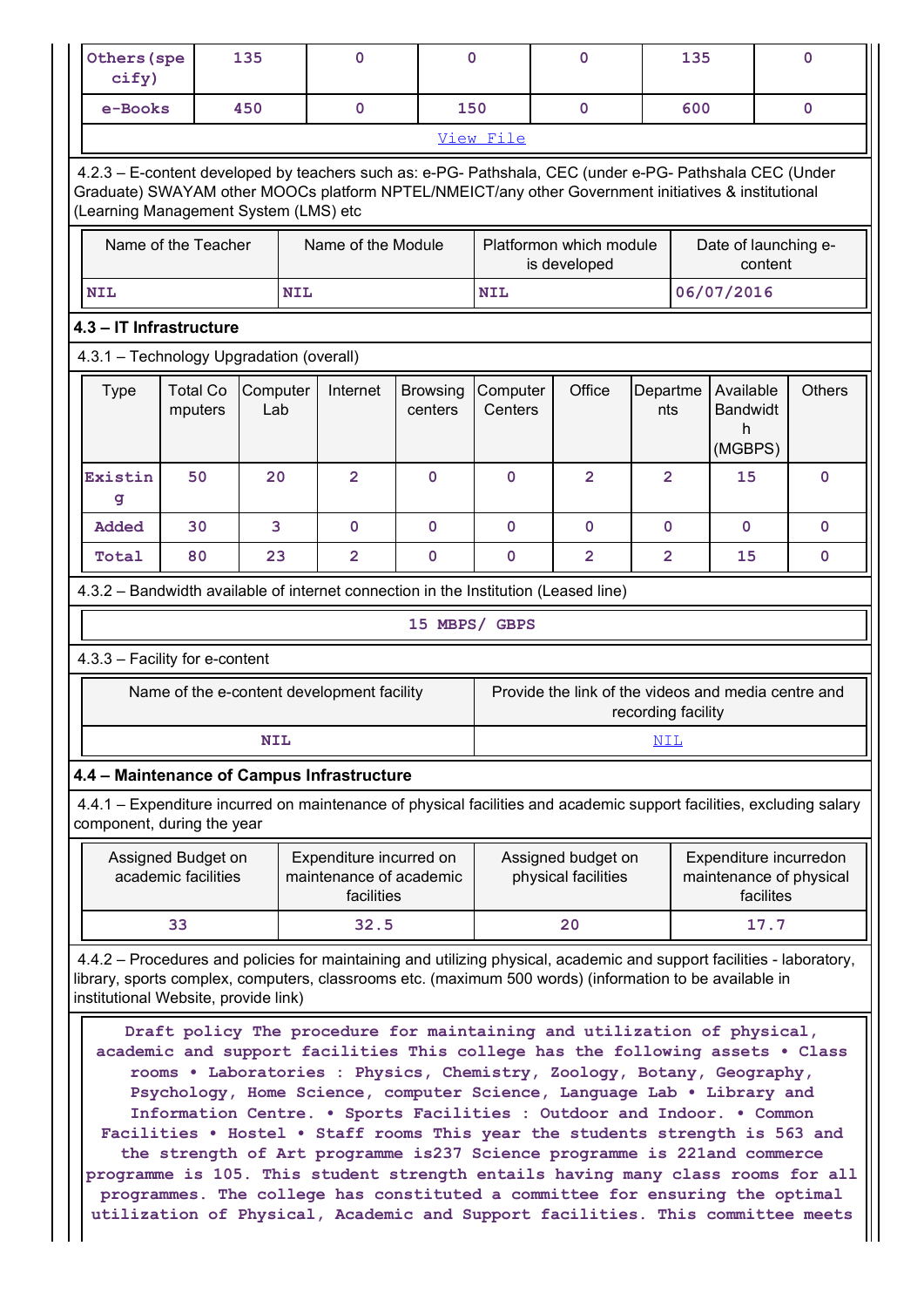at least once in the beginning of the academic year to make a realistic evaluation between the available resources and strength of all students for a year. In some extraordinary circumstances like changed priorities of the students requirements owing to changes in the technological up gradation and career advancements, this committee will meet as per the needs. Unique to this college is having Science Research Laboratory and Instrumentation Centre. This centre provides means to undertake projects in Phyiscs, Chemistry, Zoology, Botany and Home Science. This facility is open to utilization by the needy faculty and the students from other institutions and university. The college also has support facilities like, College canteen, Hostel Indoor and Outdoor games facilities. Optimum utility of these is vested with the committee with the concurrence of the principal.

## CRITERION V – STUDENT SUPPORT AND PROGRESSION

#### 5.1 – Student Support

#### 5.1.1 – Scholarships and Financial Support

|                                                                                                                                                                                                                 | year. In some excraciationary criticals cances like changed priorities of the<br>students requirements owing to changes in the technological up gradation and<br>career advancements, this committee will meet as per the needs. Unique to this<br>college is having Science Research Laboratory and Instrumentation Centre. This<br>centre provides means to undertake projects in Phyiscs, Chemistry, Zoology,<br>Botany and Home Science. This facility is open to utilization by the needy<br>faculty and the students from other institutions and university. The college<br>also has support facilities like, College canteen, Hostel Indoor and Outdoor |                                |                         |
|-----------------------------------------------------------------------------------------------------------------------------------------------------------------------------------------------------------------|----------------------------------------------------------------------------------------------------------------------------------------------------------------------------------------------------------------------------------------------------------------------------------------------------------------------------------------------------------------------------------------------------------------------------------------------------------------------------------------------------------------------------------------------------------------------------------------------------------------------------------------------------------------|--------------------------------|-------------------------|
|                                                                                                                                                                                                                 | games facilities. Optimum utility of these is vested with the committee with<br>the concurrence of the principal.                                                                                                                                                                                                                                                                                                                                                                                                                                                                                                                                              |                                |                         |
|                                                                                                                                                                                                                 | http://arsi.secab.org/pdf/supporting/4.4.2-2016-17.docx                                                                                                                                                                                                                                                                                                                                                                                                                                                                                                                                                                                                        |                                |                         |
| <b>CRITERION V - STUDENT SUPPORT AND PROGRESSION</b>                                                                                                                                                            |                                                                                                                                                                                                                                                                                                                                                                                                                                                                                                                                                                                                                                                                |                                |                         |
| 5.1 - Student Support                                                                                                                                                                                           |                                                                                                                                                                                                                                                                                                                                                                                                                                                                                                                                                                                                                                                                |                                |                         |
| 5.1.1 - Scholarships and Financial Support                                                                                                                                                                      |                                                                                                                                                                                                                                                                                                                                                                                                                                                                                                                                                                                                                                                                |                                |                         |
|                                                                                                                                                                                                                 | Name/Title of the scheme                                                                                                                                                                                                                                                                                                                                                                                                                                                                                                                                                                                                                                       | Number of students             | <b>Amount in Rupees</b> |
| Financial Support<br>from institution                                                                                                                                                                           | 1) BCM Monority<br>scholarship 2)<br>Handicaped 3) SC/ST<br>4) Setaram Jindal<br>5) Fee Concession                                                                                                                                                                                                                                                                                                                                                                                                                                                                                                                                                             | 222                            | 500389                  |
| Financial Support<br>from Other Sources                                                                                                                                                                         |                                                                                                                                                                                                                                                                                                                                                                                                                                                                                                                                                                                                                                                                |                                |                         |
| a) National                                                                                                                                                                                                     | <b>NIL</b>                                                                                                                                                                                                                                                                                                                                                                                                                                                                                                                                                                                                                                                     | $\mathbf 0$                    | $\mathbf 0$             |
| b) International                                                                                                                                                                                                | <b>NIL</b>                                                                                                                                                                                                                                                                                                                                                                                                                                                                                                                                                                                                                                                     | $\mathbf{0}$                   | $\mathbf{0}$            |
|                                                                                                                                                                                                                 |                                                                                                                                                                                                                                                                                                                                                                                                                                                                                                                                                                                                                                                                | View File                      |                         |
| 5.1.2 - Number of capability enhancement and development schemes such as Soft skill development, Remedial<br>coaching, Language lab, Bridge courses, Yoga, Meditation, Personal Counselling and Mentoring etc., |                                                                                                                                                                                                                                                                                                                                                                                                                                                                                                                                                                                                                                                                |                                |                         |
| Name of the capability<br>enhancement scheme                                                                                                                                                                    | Date of implemetation                                                                                                                                                                                                                                                                                                                                                                                                                                                                                                                                                                                                                                          | Number of students<br>enrolled | Agencies involved       |
| Bridge Course (<br>BA, B. SC B. COM )                                                                                                                                                                           | 05/07/2016                                                                                                                                                                                                                                                                                                                                                                                                                                                                                                                                                                                                                                                     | 197                            | College Staff           |
| Mentoring                                                                                                                                                                                                       | 01/08/2016                                                                                                                                                                                                                                                                                                                                                                                                                                                                                                                                                                                                                                                     | 571                            | College Staff           |
| Meditation at NSS<br>Camp ( Pehalwan<br>Galli )                                                                                                                                                                 | 25/03/2017                                                                                                                                                                                                                                                                                                                                                                                                                                                                                                                                                                                                                                                     | 100                            | College Staff NSS       |
|                                                                                                                                                                                                                 |                                                                                                                                                                                                                                                                                                                                                                                                                                                                                                                                                                                                                                                                |                                |                         |

|                                                 |                       | Handicaped 3) SC/ST<br>4) Setaram Jindal<br>5) Fee Concession                                                                                                                                                   |                                                                             |                                                              |                                                                                   |  |
|-------------------------------------------------|-----------------------|-----------------------------------------------------------------------------------------------------------------------------------------------------------------------------------------------------------------|-----------------------------------------------------------------------------|--------------------------------------------------------------|-----------------------------------------------------------------------------------|--|
| Financial Support<br>from Other Sources         |                       |                                                                                                                                                                                                                 |                                                                             |                                                              |                                                                                   |  |
| a) National                                     |                       | <b>NIL</b>                                                                                                                                                                                                      | $\mathbf 0$                                                                 |                                                              | $\mathbf 0$                                                                       |  |
| b) International                                |                       | <b>NIL</b>                                                                                                                                                                                                      | $\mathbf 0$                                                                 |                                                              | $\mathbf 0$                                                                       |  |
|                                                 |                       |                                                                                                                                                                                                                 | View File                                                                   |                                                              |                                                                                   |  |
|                                                 |                       | 5.1.2 - Number of capability enhancement and development schemes such as Soft skill development, Remedial<br>coaching, Language lab, Bridge courses, Yoga, Meditation, Personal Counselling and Mentoring etc., |                                                                             |                                                              |                                                                                   |  |
| Name of the capability<br>enhancement scheme    |                       | Date of implemetation                                                                                                                                                                                           | Number of students<br>enrolled                                              |                                                              | Agencies involved                                                                 |  |
| Bridge Course (<br>BA, B. SC B. COM )           |                       | 05/07/2016                                                                                                                                                                                                      | 197                                                                         |                                                              | College Staff                                                                     |  |
| Mentoring                                       |                       | 01/08/2016                                                                                                                                                                                                      | 571                                                                         |                                                              | College Staff                                                                     |  |
| Meditation at NSS<br>Camp ( Pehalwan<br>Galli ) |                       | 25/03/2017                                                                                                                                                                                                      | 100                                                                         |                                                              | College Staff NSS<br>Deparment of<br>Psychology, Home<br><b>Science Education</b> |  |
| Personal<br>Counselling                         |                       | 22/08/2016                                                                                                                                                                                                      | 27                                                                          |                                                              |                                                                                   |  |
|                                                 |                       |                                                                                                                                                                                                                 | View File                                                                   |                                                              |                                                                                   |  |
| institution during the year                     |                       | 5.1.3 - Students benefited by guidance for competitive examinations and career counselling offered by the                                                                                                       |                                                                             |                                                              |                                                                                   |  |
| Year                                            | Name of the<br>scheme | Number of<br>benefited<br>students for<br>competitive<br>examination                                                                                                                                            | Number of<br>benefited<br>students by<br>career<br>counseling<br>activities | Number of<br>students who<br>have passedin<br>the comp. exam | Number of<br>studentsp placed                                                     |  |

| Number of<br>Year<br>Name of the<br>Number of<br>Number of<br>Number of<br>benefited<br>benefited<br>students who<br>studentsp placed<br>scheme<br>students for<br>students by<br>have passedin<br>competitive<br>the comp. exam<br>career<br>examination<br>counseling<br>activities |
|---------------------------------------------------------------------------------------------------------------------------------------------------------------------------------------------------------------------------------------------------------------------------------------|
|---------------------------------------------------------------------------------------------------------------------------------------------------------------------------------------------------------------------------------------------------------------------------------------|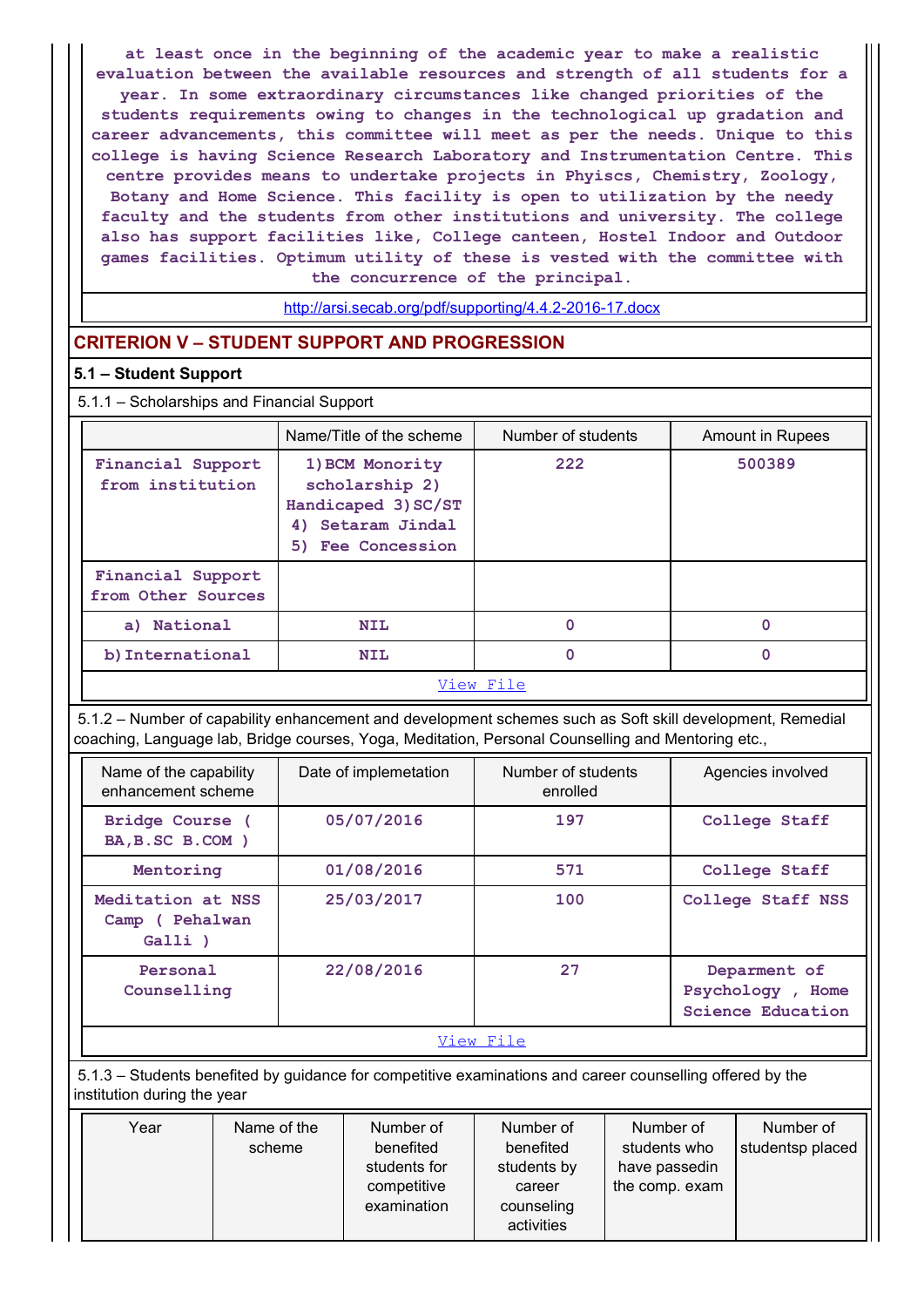| 2016                                                                                                                                        | Career<br>Guidance<br>Workshop                                                                                                                                                         | 35                                      | 40                                                                                | 10                                    | 8                                              |  |  |
|---------------------------------------------------------------------------------------------------------------------------------------------|----------------------------------------------------------------------------------------------------------------------------------------------------------------------------------------|-----------------------------------------|-----------------------------------------------------------------------------------|---------------------------------------|------------------------------------------------|--|--|
|                                                                                                                                             |                                                                                                                                                                                        |                                         | View File                                                                         |                                       |                                                |  |  |
|                                                                                                                                             | 5.1.4 - Institutional mechanism for transparency, timely redressal of student grievances, Prevention of sexual<br>harassment and ragging cases during the year                         |                                         |                                                                                   |                                       |                                                |  |  |
|                                                                                                                                             | Total grievances received                                                                                                                                                              |                                         | Number of grievances redressed                                                    |                                       | Avg. number of days for grievance<br>redressal |  |  |
|                                                                                                                                             | 10                                                                                                                                                                                     | 7                                       |                                                                                   | 12                                    |                                                |  |  |
| 5.2 - Student Progression                                                                                                                   |                                                                                                                                                                                        |                                         |                                                                                   |                                       |                                                |  |  |
|                                                                                                                                             | 5.2.1 - Details of campus placement during the year                                                                                                                                    |                                         |                                                                                   |                                       |                                                |  |  |
|                                                                                                                                             | On campus                                                                                                                                                                              |                                         |                                                                                   | Off campus                            |                                                |  |  |
| Nameof<br>organizations<br>visited                                                                                                          | Number of<br>students<br>participated                                                                                                                                                  | Number of<br>stduents placed            | Nameof<br>organizations<br>visited                                                | Number of<br>students<br>participated | Number of<br>stduents placed                   |  |  |
| <b>SECAB</b><br>Association                                                                                                                 | 25                                                                                                                                                                                     | 10                                      | St. Joseph<br>School,<br>Aishwarya<br><b>Jute Bags</b><br>Bharti Vidya<br>Vardhak | 20                                    | 9                                              |  |  |
|                                                                                                                                             |                                                                                                                                                                                        |                                         | Sangh<br>View File                                                                |                                       |                                                |  |  |
|                                                                                                                                             | 5.2.2 - Student progression to higher education in percentage during the year                                                                                                          |                                         |                                                                                   |                                       |                                                |  |  |
| Year                                                                                                                                        | Number of                                                                                                                                                                              | Programme                               | Depratment                                                                        | Name of                               | Name of                                        |  |  |
|                                                                                                                                             | students<br>enrolling into<br>higher education                                                                                                                                         | graduated from                          | graduated from                                                                    | institution joined                    | programme<br>admitted to                       |  |  |
| 2017                                                                                                                                        | 139                                                                                                                                                                                    | BA/ BSc,<br><b>Bcom</b>                 | Arts<br>/Commerce<br>Humanities                                                   | KSWU, RCU,<br>GUG, KUD                | M.SC, MBA,<br>M.COM, B.ED,<br><b>MA</b>        |  |  |
|                                                                                                                                             |                                                                                                                                                                                        |                                         | View File                                                                         |                                       |                                                |  |  |
|                                                                                                                                             | 5.2.3 - Students qualifying in state/ national/ international level examinations during the year<br>(eg:NET/SET/SLET/GATE/GMAT/CAT/GRE/TOFEL/Civil Services/State Government Services) |                                         |                                                                                   |                                       |                                                |  |  |
|                                                                                                                                             | Items                                                                                                                                                                                  | Number of students selected/ qualifying |                                                                                   |                                       |                                                |  |  |
|                                                                                                                                             | Any Other                                                                                                                                                                              |                                         | $\mathbf 0$                                                                       |                                       |                                                |  |  |
|                                                                                                                                             |                                                                                                                                                                                        |                                         | No file uploaded.                                                                 |                                       |                                                |  |  |
|                                                                                                                                             | 5.2.4 - Sports and cultural activities / competitions organised at the institution level during the year                                                                               |                                         |                                                                                   |                                       |                                                |  |  |
|                                                                                                                                             | Activity                                                                                                                                                                               | Level                                   |                                                                                   | Number of Participants                |                                                |  |  |
|                                                                                                                                             | Speech, Debate, Cooking,<br>Rangoli, Spot Painting,<br>Essay, Elocution,                                                                                                               | Institutional                           |                                                                                   | 105                                   |                                                |  |  |
| Hairstyle, Singing<br>Sports Activities:<br>Institutional<br>Running, Javelin, Discuss<br>Throw, Shotput, Throw<br>ball, Volley ball, Tenni |                                                                                                                                                                                        |                                         |                                                                                   | 208                                   |                                                |  |  |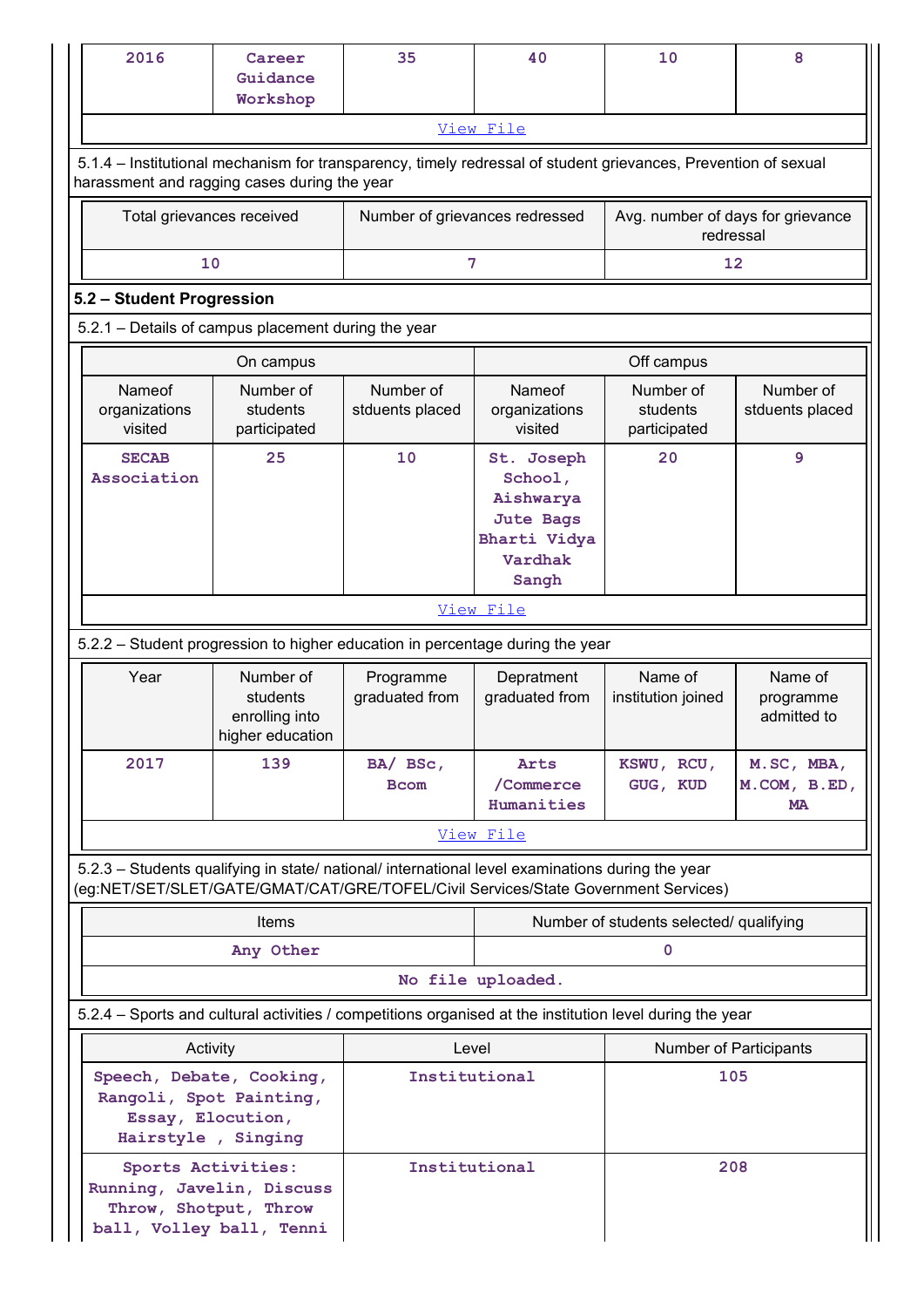# 5.3 – Student Participation and Activities

|      | Koit, Badminton, Cricket<br>Chess                                                                                                                                                                                            |                           |                                   |                                     |                                      |                                                                  |
|------|------------------------------------------------------------------------------------------------------------------------------------------------------------------------------------------------------------------------------|---------------------------|-----------------------------------|-------------------------------------|--------------------------------------|------------------------------------------------------------------|
|      |                                                                                                                                                                                                                              |                           | View File                         |                                     |                                      |                                                                  |
|      | 5.3 - Student Participation and Activities<br>5.3.1 - Number of awards/medals for outstanding performance in sports/cultural activities at national/international<br>level (award for a team event should be counted as one) |                           |                                   |                                     |                                      |                                                                  |
| Year | Name of the<br>award/medal                                                                                                                                                                                                   | National/<br>Internaional | Number of<br>awards for<br>Sports | Number of<br>awards for<br>Cultural | Student ID<br>number                 | Name of the<br>student                                           |
| 2017 | 1 Prize                                                                                                                                                                                                                      | National                  | $\mathbf 0$                       | $\mathbf{1}$                        | 16410877                             | Vaibhavi<br>Kulkarni                                             |
| 2017 | University<br><b>Blue</b>                                                                                                                                                                                                    | National                  | 3                                 | $\mathbf 0$                         | 15312021 /<br>15410858 /<br>14410816 | Shweta<br>Kulkarni<br>/Savita<br>Kakmari /<br>Felicia<br>Rozario |
| 2017 | University<br><b>Blue</b>                                                                                                                                                                                                    | National                  | $\overline{2}$                    | $\mathbf 0$                         | 15312028 /<br>16312046               | Tamiya<br>Mujawar /<br>Varini                                    |
|      |                                                                                                                                                                                                                              |                           |                                   |                                     |                                      | Kulkarni                                                         |
| 2017 | <b>Bronze</b><br>Medal                                                                                                                                                                                                       | National                  | $\mathbf{1}$                      | $\mathbf 0$                         | 15512052                             | Raki Kadam                                                       |

 A well oiled student council has been functioning. Various parameters of this council have been well laid down. The total outcomes of the student council are note worthy. Some of these achievements are listed below for the year 2016 / 17. a) The students participated in cultural and sports activities and a total of 14 prizes were won. b) 6 National, 3 University and 5 District level participation and achievements were possible. A member of student council is a representative in the IQAC committee and is responsible to give a feedback on the activities from students perspective .

# 5.4 – Alumni Engagement

5.4.1 – Whether the institution has registered Alumni Association?

Yes

 The Alumni Association of the college is a Registered Body, which is registered as SECAB A.R.S.INAMDAR ARTS, SCI, COMM COLLEGE FOR WOMEN Alumni Association, Vijayapura, registered under Karnataka Societies Registration Act 1960. (Karnataka Act 17 of 1960, on 04/04/2014. Its Register No: BIJ52201415. The college Alumni has a registered body with a total of 9 executive members from different fields of life. The body has designation of President, two Vice Presidents, a Secretary, a Joint Secretary and four Members. The Association has its by law and the major objectives is to promote literary, academic and educational activities besides motivating them towards social activities. Every year, all final year students of BA, B.Sc B.Com of our college become alumni members by paying membership fees. The collected membership fee of the students is credited in a joint account and then utilized for the welfare activities of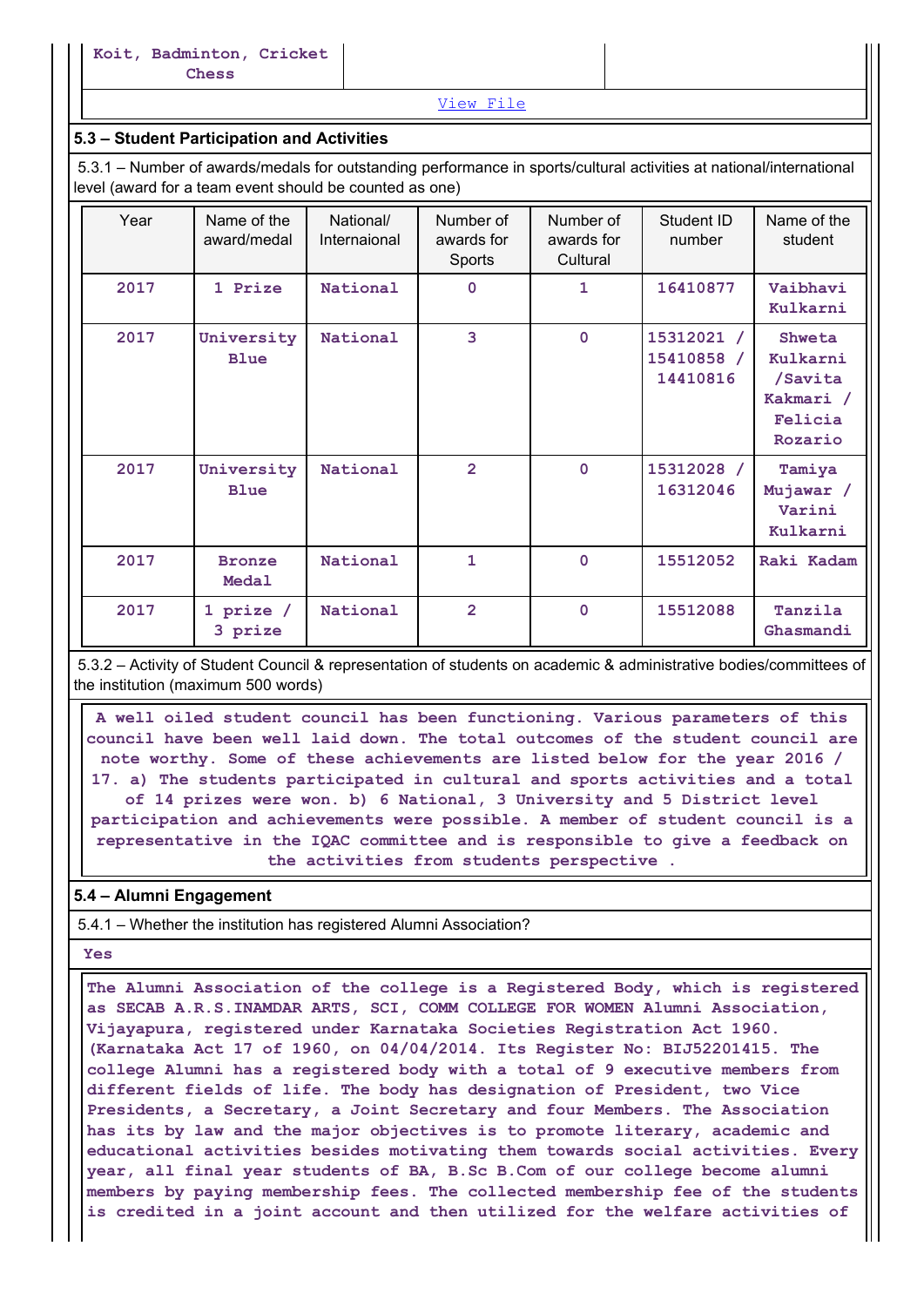the students. The executive Body of the Alumni is as follows: SI No Name (Occupation Designation) 1) Smt Annalisa Bosco (Educationist President). 2) Smt Pratima Yalwar (Lecturer VicePresident). 3) Miss Bharati Hiremath (Counsellor VicePresident). 4) Miss Shakira Mulla (Professor, Secretary). 5) Miss Mohsina Patel (Lecturer Joint Secretary). 6) Miss Pushpa Sindhe (Head Mistress, Member). 7) Miss Tahmeena Kolar (Lecturer,Member). 8) Miss Medha Karpurmath (Lecturer, Member). 9 Miss Anupama Pol (Research Scholar, Member). Every year the Alumni has its meeting and come out with suggestion for the improvement of academic and physical infrastructure. Besides,it also contributes in addressing our students regarding employment opportunities

5.4.2 – No. of enrolled Alumni:

156

5.4.3 – Alumni contribution during the year (in Rupees) :

75860

5.4.4 – Meetings/activities organized by Alumni Association :

 Alumni meeting was held on 12/12/2016, inputs were taken from the alumni regarding special coaching for spoken English , need for conducting Group discussion for students regular seminar should be conducted in the class rooms

#### CRITERION VI – GOVERNANCE, LEADERSHIP AND MANAGEMENT

#### 6.1 – Institutional Vision and Leadership

 6.1.1 – Mention two practices of decentralization and participative management during the last year (maximum 500 words)

 As stated in the previous years, the decentralization of authority and corresponding responsibilities is continued in functioning of all authorities of the college. The principal does not keep all college management responsibilities with herself. The Vice Principal a large share of responsibilities pertaining to smooth flow of academic activities. The infrastructure development, procurement of teaching/ training aids etc also decentralized. These processes are done both in a formal way and many times informally. Likewise participative management is ensured with the establishment of 'Planning Board'. This board discusses with the responsible faculty and together they approve any money matter that needs security and financial resources required. Thus, it can be said that the college is well geared to ensure effective management. This holistic approach has enabled the college to move towards reaching its mission and vision.

# **Partial**

#### 6.2 – Strategy Development and Deployment

|                                                                          | responsibilities pertaining to smooth flow of academic activities. The<br>infrastructure development, procurement of teaching/ training aids etc also<br>decentralized. These processes are done both in a formal way and many times<br>informally. Likewise participative management is ensured with the establishment<br>of 'Planning Board'. This board discusses with the responsible faculty and<br>together they approve any money matter that needs security and financial<br>resources required. Thus, it can be said that the college is well geared to<br>ensure effective management. This holistic approach has enabled the college to<br>move towards reaching its mission and vision. |  |  |  |  |
|--------------------------------------------------------------------------|-----------------------------------------------------------------------------------------------------------------------------------------------------------------------------------------------------------------------------------------------------------------------------------------------------------------------------------------------------------------------------------------------------------------------------------------------------------------------------------------------------------------------------------------------------------------------------------------------------------------------------------------------------------------------------------------------------|--|--|--|--|
| 6.1.2 – Does the institution have a Management Information System (MIS)? |                                                                                                                                                                                                                                                                                                                                                                                                                                                                                                                                                                                                                                                                                                     |  |  |  |  |
| Partial                                                                  |                                                                                                                                                                                                                                                                                                                                                                                                                                                                                                                                                                                                                                                                                                     |  |  |  |  |
| 6.2 - Strategy Development and Deployment                                |                                                                                                                                                                                                                                                                                                                                                                                                                                                                                                                                                                                                                                                                                                     |  |  |  |  |
|                                                                          | 6.2.1 – Quality improvement strategies adopted by the institution for each of the following (with in 100 words each):                                                                                                                                                                                                                                                                                                                                                                                                                                                                                                                                                                               |  |  |  |  |
| <b>Strategy Type</b>                                                     | <b>Details</b>                                                                                                                                                                                                                                                                                                                                                                                                                                                                                                                                                                                                                                                                                      |  |  |  |  |
| Curriculum Development                                                   | After the last years initiatives in<br>curricular development was analyzed, it<br>was found to be very effective in<br>making the students understand the<br>importance of learning from practical<br>experience they gain due to visits. The<br>same thing is continued this year also.                                                                                                                                                                                                                                                                                                                                                                                                            |  |  |  |  |
| <b>Teaching and Learning</b>                                             | Teaching systems were strengthen by                                                                                                                                                                                                                                                                                                                                                                                                                                                                                                                                                                                                                                                                 |  |  |  |  |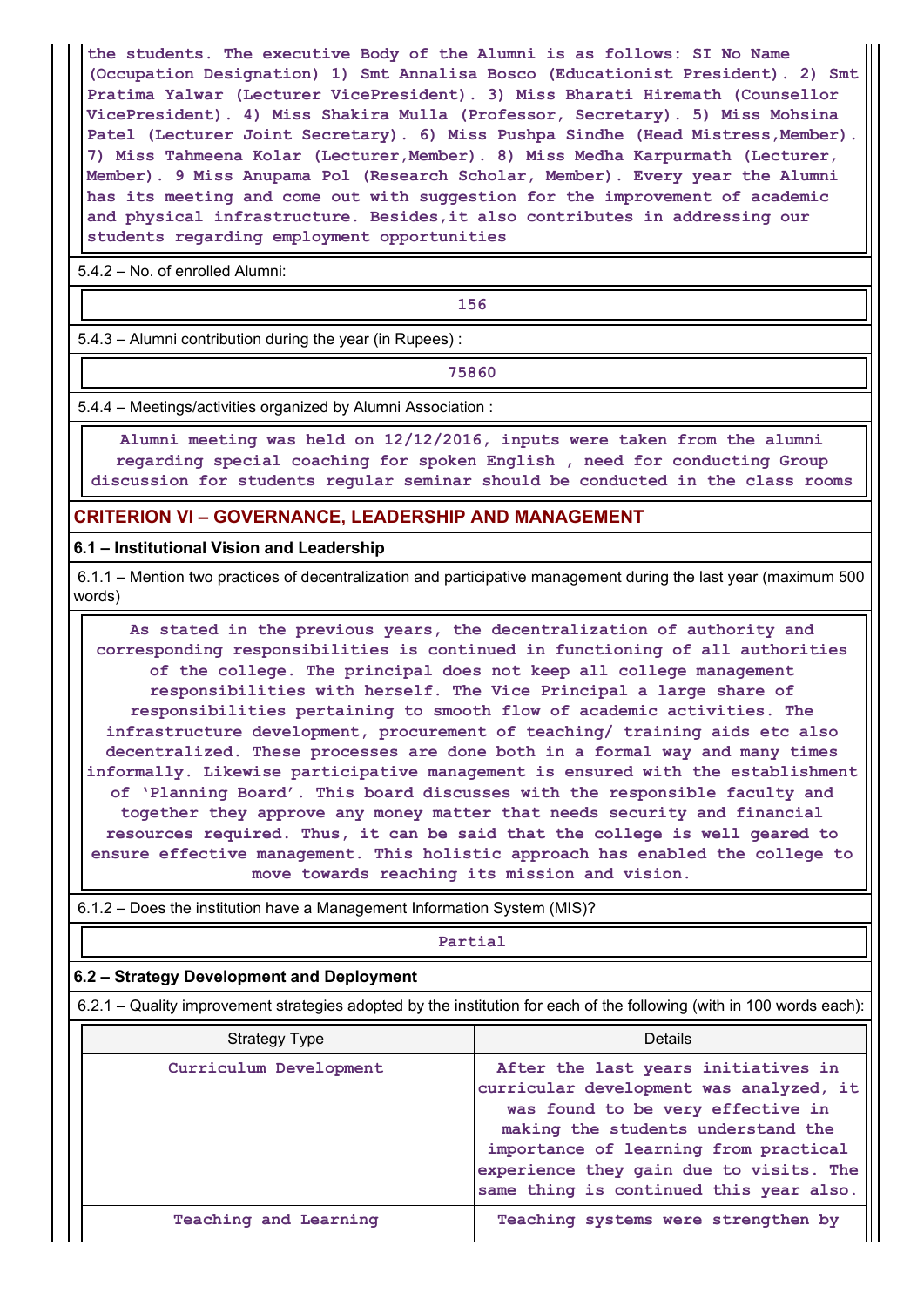|                                                                | problem based learning methods. This is<br>apart from other modes of teaching like<br>participatory learning, active learning<br>etc. For instance teaching of<br>mathematics, physics and chemistry this<br>system proved to be quite effective.                                                                                         |
|----------------------------------------------------------------|-------------------------------------------------------------------------------------------------------------------------------------------------------------------------------------------------------------------------------------------------------------------------------------------------------------------------------------------|
| Examination and Evaluation                                     | There has been no change in the<br>strategy of improving examination and<br>evaluation systems in vogue.                                                                                                                                                                                                                                  |
| Research and Development                                       | No significant change in the strategy<br>for research and development was<br>possible.                                                                                                                                                                                                                                                    |
| Human Resource Management                                      | The academic staff, administrative<br>staff underwent a course on<br>'Administration of Academic<br>Institutes'.                                                                                                                                                                                                                          |
| Industry Interaction / Collaboration                           | No change in the strategy was initiated<br>this year. Like last year, students<br>have been expose to industry<br>interaction and collaboration. The<br>college has had agreed to collaborate<br>with colocated degree colleges to share   <br>their human, material resources for the<br>betterment of students learning<br>experiences. |
| Admission of Students                                          | The students strength has been<br>increasing. This year students strength<br>is 560 as against 545 last year.                                                                                                                                                                                                                             |
| Library, ICT and Physical<br>Infrastructure / Instrumentation  | During the year 2016/17, 10620<br>books, 12719 reference books, 31<br>journals, 450 e books downloaded, 3<br>years equestion papers 100 research<br>articles.                                                                                                                                                                             |
| 6.2.2 - Implementation of e-governance in areas of operations: |                                                                                                                                                                                                                                                                                                                                           |
| E-governace area                                               | <b>Details</b>                                                                                                                                                                                                                                                                                                                            |
| Planning and Development                                       | <b>NIL</b>                                                                                                                                                                                                                                                                                                                                |
| Administration                                                 | <b>NIL</b>                                                                                                                                                                                                                                                                                                                                |
| <b>Finance and Accounts</b>                                    | <b>NIL</b>                                                                                                                                                                                                                                                                                                                                |
| Student Admission and Support                                  | Is implemented as per university<br>guidelines                                                                                                                                                                                                                                                                                            |
| Examination                                                    | Is implemented as per university<br>guidelines                                                                                                                                                                                                                                                                                            |

|                  |                                        |                                                                                                               |                                                                                     |                                                                                                                                                               | experiences.                                                                                                  |                   |  |  |
|------------------|----------------------------------------|---------------------------------------------------------------------------------------------------------------|-------------------------------------------------------------------------------------|---------------------------------------------------------------------------------------------------------------------------------------------------------------|---------------------------------------------------------------------------------------------------------------|-------------------|--|--|
|                  |                                        | Admission of Students                                                                                         |                                                                                     |                                                                                                                                                               | The students strength has been<br>increasing. This year students strength<br>is 560 as against 545 last year. |                   |  |  |
|                  |                                        | Library, ICT and Physical<br>Infrastructure / Instrumentation                                                 |                                                                                     | During the year 2016/17, 10620<br>books, 12719 reference books, 31<br>journals, 450 e books downloaded, 3<br>years equestion papers 100 research<br>articles. |                                                                                                               |                   |  |  |
|                  |                                        | 6.2.2 - Implementation of e-governance in areas of operations:                                                |                                                                                     |                                                                                                                                                               |                                                                                                               |                   |  |  |
| E-governace area |                                        |                                                                                                               |                                                                                     |                                                                                                                                                               | <b>Details</b>                                                                                                |                   |  |  |
|                  |                                        | Planning and Development                                                                                      |                                                                                     | <b>NIL</b>                                                                                                                                                    |                                                                                                               |                   |  |  |
|                  |                                        | Administration                                                                                                |                                                                                     | <b>NIL</b><br><b>NIL</b><br>Is implemented as per university<br>guidelines                                                                                    |                                                                                                               |                   |  |  |
|                  |                                        | <b>Finance and Accounts</b>                                                                                   |                                                                                     |                                                                                                                                                               |                                                                                                               |                   |  |  |
|                  |                                        | Student Admission and Support                                                                                 |                                                                                     |                                                                                                                                                               |                                                                                                               |                   |  |  |
|                  |                                        | Examination                                                                                                   |                                                                                     | Is implemented as per university<br>guidelines                                                                                                                |                                                                                                               |                   |  |  |
|                  | 6.3 - Faculty Empowerment Strategies   |                                                                                                               |                                                                                     |                                                                                                                                                               |                                                                                                               |                   |  |  |
|                  | of professional bodies during the year | 6.3.1 - Teachers provided with financial support to attend conferences / workshops and towards membership fee |                                                                                     |                                                                                                                                                               |                                                                                                               |                   |  |  |
|                  | Year                                   | Name of Teacher                                                                                               | Name of conference/<br>workshop attended<br>for which financial<br>support provided |                                                                                                                                                               | Name of the<br>professional body for<br>which membership<br>fee is provided                                   | Amount of support |  |  |
|                  | 2016                                   | <b>NIL</b>                                                                                                    | NIL                                                                                 |                                                                                                                                                               | <b>NIL</b>                                                                                                    | $\mathbf 0$       |  |  |

# 6.3 – Faculty Empowerment Strategies

| Year | Name of Teacher | Name of conference/<br>workshop attended<br>for which financial<br>support provided | Name of the<br>professional body for<br>which membership<br>fee is provided | Amount of support |  |
|------|-----------------|-------------------------------------------------------------------------------------|-----------------------------------------------------------------------------|-------------------|--|
| 2016 | NIL             | <b>NIL</b>                                                                          | <b>NIL</b>                                                                  |                   |  |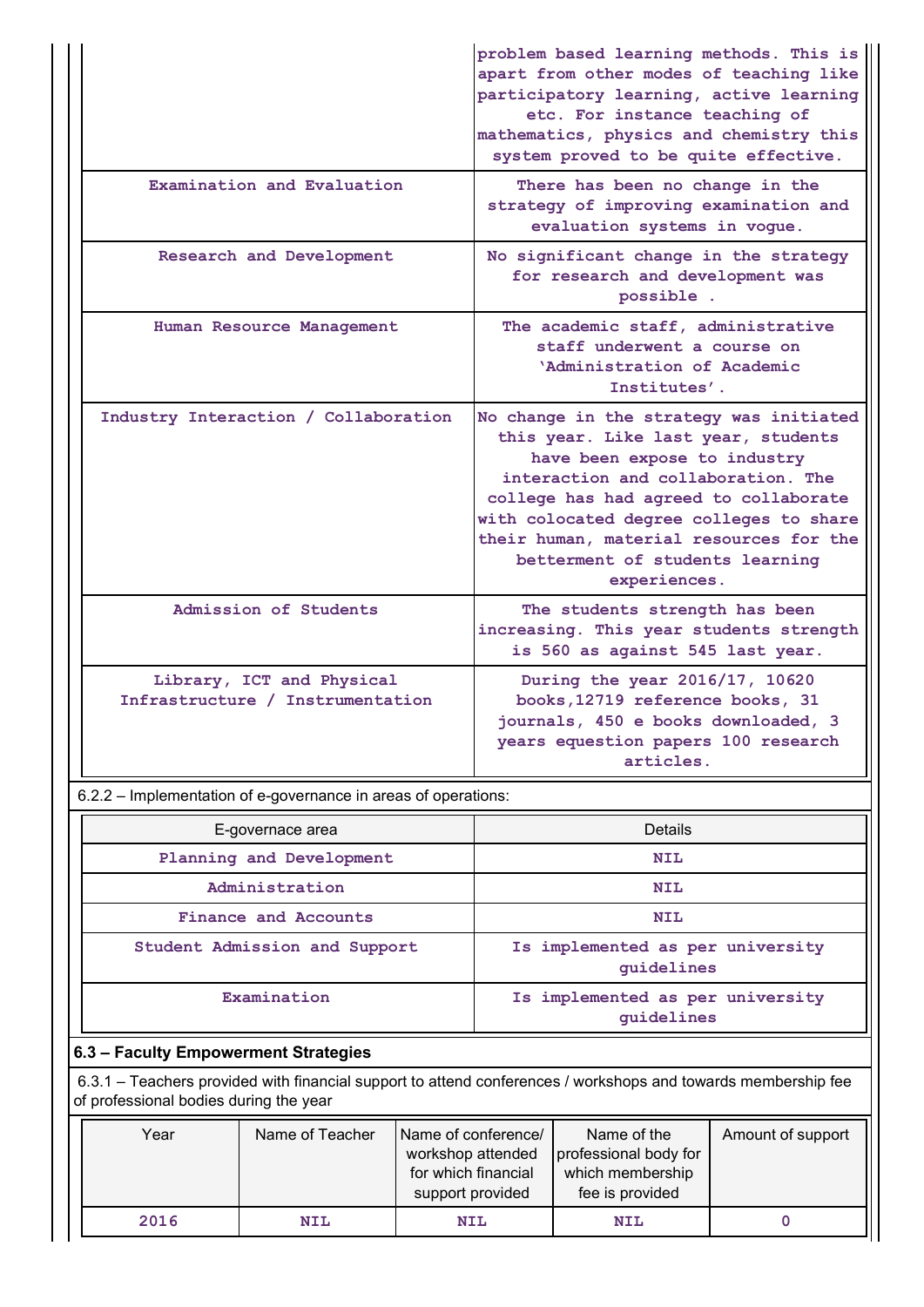|                                                                                                                                                                                            |                                                                                             |                                    |                                                                                                   | No file uploaded.                                                 |           |            |            |                                                  |            |                                                      |
|--------------------------------------------------------------------------------------------------------------------------------------------------------------------------------------------|---------------------------------------------------------------------------------------------|------------------------------------|---------------------------------------------------------------------------------------------------|-------------------------------------------------------------------|-----------|------------|------------|--------------------------------------------------|------------|------------------------------------------------------|
| 6.3.2 - Number of professional development / administrative training programmes organized by the College for<br>teaching and non teaching staff during the year                            |                                                                                             |                                    |                                                                                                   |                                                                   |           |            |            |                                                  |            |                                                      |
| Year                                                                                                                                                                                       | Title of the<br>professional<br>development<br>programme<br>organised for<br>teaching staff |                                    | Title of the<br>administrative<br>training<br>programme<br>organised for<br>non-teaching<br>staff | From date                                                         |           | To Date    |            | Number of<br>participants<br>(Teaching<br>staff) |            | Number of<br>participants<br>(non-teaching<br>staff) |
| 2017                                                                                                                                                                                       | Workshop<br>on AAA                                                                          |                                    | Workshop<br>on AAA                                                                                | 05/03/2017                                                        |           | 05/03/2017 |            | 40                                               |            | 6                                                    |
|                                                                                                                                                                                            |                                                                                             |                                    |                                                                                                   |                                                                   | View File |            |            |                                                  |            |                                                      |
| 6.3.3 - No. of teachers attending professional development programmes, viz., Orientation Programme, Refresher<br>Course, Short Term Course, Faculty Development Programmes during the year |                                                                                             |                                    |                                                                                                   |                                                                   |           |            |            |                                                  |            |                                                      |
| Title of the<br>professional<br>development<br>programme                                                                                                                                   |                                                                                             | Number of teachers<br>who attended |                                                                                                   | From Date                                                         |           |            | To date    |                                                  |            | Duration                                             |
| <b>NIL</b>                                                                                                                                                                                 |                                                                                             | $\mathbf 0$                        |                                                                                                   | 16/02/2017                                                        |           |            | 16/02/2017 |                                                  |            | $\mathbf 0$                                          |
|                                                                                                                                                                                            |                                                                                             |                                    |                                                                                                   | No file uploaded.                                                 |           |            |            |                                                  |            |                                                      |
| 6.3.4 - Faculty and Staff recruitment (no. for permanent recruitment):                                                                                                                     |                                                                                             |                                    |                                                                                                   |                                                                   |           |            |            |                                                  |            |                                                      |
|                                                                                                                                                                                            |                                                                                             | Teaching                           |                                                                                                   |                                                                   |           |            |            | Non-teaching                                     |            |                                                      |
| Permanent                                                                                                                                                                                  |                                                                                             |                                    | <b>Full Time</b>                                                                                  |                                                                   | Permanent |            |            |                                                  |            | Full Time                                            |
| 26                                                                                                                                                                                         |                                                                                             |                                    | 15                                                                                                |                                                                   |           | 6          |            |                                                  |            | 16                                                   |
| 6.3.5 - Welfare schemes for                                                                                                                                                                |                                                                                             |                                    |                                                                                                   |                                                                   |           |            |            |                                                  |            |                                                      |
|                                                                                                                                                                                            | Teaching                                                                                    |                                    |                                                                                                   | Non-teaching                                                      |           |            |            |                                                  | Students   |                                                      |
| 1) OOD facility travel<br>grant 2) Fee concession                                                                                                                                          | for children                                                                                |                                    |                                                                                                   | 1) OOD facility travel<br>grant 2) Fee concession<br>for children |           |            |            |                                                  | concession | 1) Travel grant 2) Fee                               |

| <b>PIULOUUIUI</b><br>development<br>programme | www.auchiga |                   |            |  |
|-----------------------------------------------|-------------|-------------------|------------|--|
| <b>NIL</b>                                    |             | 16/02/2017        | 16/02/2017 |  |
|                                               |             | No file uploaded. |            |  |

#### 6.3.4 – Faculty and Staff recruitment (no. for permanent recruitment):

| Teaching  |           | Non-teaching |           |  |
|-----------|-----------|--------------|-----------|--|
| Permanent | Full Time | Permanent    | Full Time |  |
| ∠о        | 15        |              | ᅩ.О       |  |

| Teaching                                          | Non-teaching                                      | <b>Students</b>                      |  |  |
|---------------------------------------------------|---------------------------------------------------|--------------------------------------|--|--|
| 1) OOD facility travel<br>grant 2) Fee concession | 1) OOD facility travel<br>grant 2) Fee concession | 1) Travel grant 2) Fee<br>concession |  |  |
| for children                                      | for children                                      |                                      |  |  |

#### 6.4 – Financial Management and Resource Mobilization

| 1) OOD facility travel<br>grant 2) Fee concession<br>for children                                                                                    | 1) OOD facility travel<br>grant 2) Fee concession<br>for children                                                                                                                                                                                                                                                                                                                                                | 1) Travel grant 2) Fee<br>concession |
|------------------------------------------------------------------------------------------------------------------------------------------------------|------------------------------------------------------------------------------------------------------------------------------------------------------------------------------------------------------------------------------------------------------------------------------------------------------------------------------------------------------------------------------------------------------------------|--------------------------------------|
| 6.4 - Financial Management and Resource Mobilization                                                                                                 |                                                                                                                                                                                                                                                                                                                                                                                                                  |                                      |
| 6.4.1 - Institution conducts internal and external financial audits regularly (with in 100 words each)                                               |                                                                                                                                                                                                                                                                                                                                                                                                                  |                                      |
|                                                                                                                                                      | During 201617 the external annual audit is done by the Chartered Accountant<br>'Galimath Associates' Bijapur. The Local Inspection committee constituted by<br>the affiliating university conducts academic and administrative audit annually.<br>Thus these are two audits conducted in a year. Internal financial audit of the<br>college is randomly done by the parent association, i.e., SECAB Association. |                                      |
| 6.4.2 – Funds / Grants received from management, non-government bodies, individuals, philanthropies during the<br>year(not covered in Criterion III) |                                                                                                                                                                                                                                                                                                                                                                                                                  |                                      |
| Name of the non government<br>funding agencies /individuals                                                                                          | Funds/ Grnats received in Rs.                                                                                                                                                                                                                                                                                                                                                                                    | Purpose                              |
| 1) SECAB Association<br>2) Deparment of<br>Archives, Bangaluru                                                                                       | 70000                                                                                                                                                                                                                                                                                                                                                                                                            | 1) Rank holders prize 2)<br>Seminar  |
|                                                                                                                                                      | View File                                                                                                                                                                                                                                                                                                                                                                                                        |                                      |
| 6.4.3 - Total corpus fund generated                                                                                                                  |                                                                                                                                                                                                                                                                                                                                                                                                                  |                                      |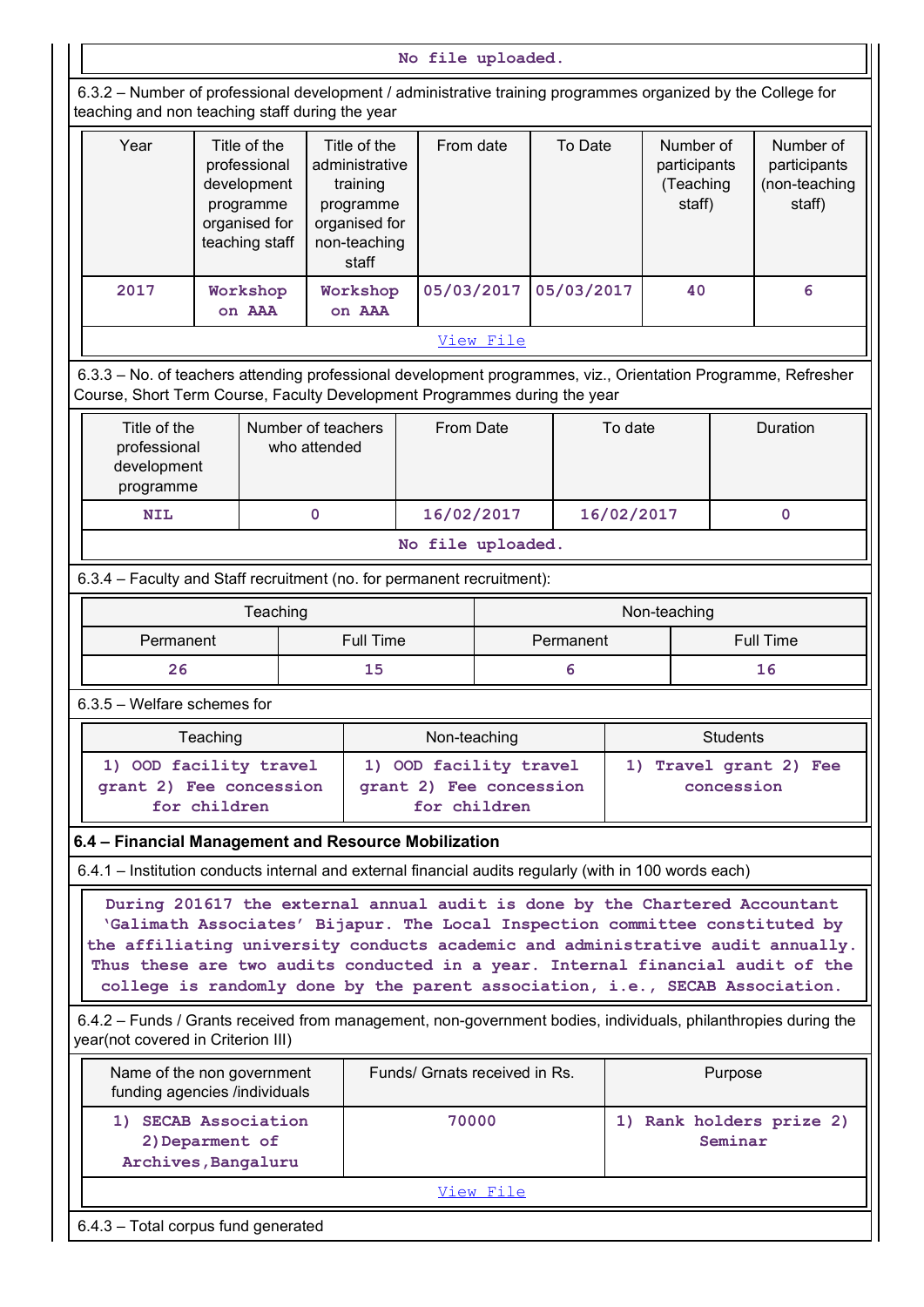#### 6.5 – Internal Quality Assurance System

|                                         |            | 00                                                                                                                                                                                                                                           |            |            |  |
|-----------------------------------------|------------|----------------------------------------------------------------------------------------------------------------------------------------------------------------------------------------------------------------------------------------------|------------|------------|--|
| 6.5 - Internal Quality Assurance System |            |                                                                                                                                                                                                                                              |            |            |  |
|                                         |            | 6.5.1 – Whether Academic and Administrative Audit (AAA) has been done?                                                                                                                                                                       |            |            |  |
| Audit Type                              | External   |                                                                                                                                                                                                                                              | Internal   |            |  |
|                                         | Yes/No     | Agency                                                                                                                                                                                                                                       | Yes/No     | Authority  |  |
| Academic                                | <b>Yes</b> | LIC Affiliating<br>University                                                                                                                                                                                                                | <b>Yes</b> | Management |  |
| Administrative                          | <b>Yes</b> | LIC Affiliating<br>University                                                                                                                                                                                                                | <b>Yes</b> | Management |  |
|                                         |            | 6.5.2 - Activities and support from the Parent - Teacher Association (at least three)                                                                                                                                                        |            |            |  |
|                                         |            | The parent - teacher Association has been trying to strengthen the academic<br>activities and overall functioning of the college by 1) Collecting the opinion<br>of their children about the teaching programme held at the college and they |            |            |  |

 The parent – teacher Association has been trying to strengthen the academic activities and overall functioning of the college by 1) Collecting the opinion of their children about the teaching programme held at the college and they reviewed it critically and objectively and submitted the report to the management of the college for proper action /guidance wherever necessary. 2) Some important members of the parent teacher association visited the college, they took review of the infrastructural facilities provided in the college and they submitted a report to the college about the short comings and improvements required in that aspect. 3) Some lady members of the parent association held meeting with the girls and reviewed the safety measures provided in the college and made certain suggestions to the college about the steps to be taken about the better safety and protection of girl students. 4) Parents working/ interested in the fields like beauty parlor, garment making, textile, food processing, catering helped the college by providing from out, expertise in the field and providing professional guidance in those aspects.

6.5.3 – Development programmes for support staff (at least three)

|                                                   |                                        | 1) Computer training programme. 2) Interest free loan. 3) Encouraging support<br>staff with higher responsibilities after completions of higher education. 4)<br>Continuation of fee concession for the children of support in the sister<br>institutes. |               |             |                           |
|---------------------------------------------------|----------------------------------------|----------------------------------------------------------------------------------------------------------------------------------------------------------------------------------------------------------------------------------------------------------|---------------|-------------|---------------------------|
|                                                   |                                        | 6.5.4 – Post Accreditation initiative(s) (mention at least three)                                                                                                                                                                                        |               |             |                           |
|                                                   |                                        | 1) Enhancement of ICT 2) Remedial Coaching for competitive exams. 3) Another<br>Value added course Basic Computer Application. 4) Collaboration with weaving<br>factory at Rabkavi and Banahatti in surface designing of clothes.                        |               |             |                           |
| 6.5.5 - Internal Quality Assurance System Details |                                        |                                                                                                                                                                                                                                                          |               |             |                           |
|                                                   | a) Submission of Data for AISHE portal |                                                                                                                                                                                                                                                          |               | <b>Yes</b>  |                           |
|                                                   | b) Participation in NIRF               |                                                                                                                                                                                                                                                          |               | <b>No</b>   |                           |
|                                                   | c)ISO certification                    |                                                                                                                                                                                                                                                          |               | <b>No</b>   |                           |
|                                                   | d)NBA or any other quality audit       |                                                                                                                                                                                                                                                          |               | <b>No</b>   |                           |
|                                                   |                                        | 6.5.6 - Number of Quality Initiatives undertaken during the year                                                                                                                                                                                         |               |             |                           |
| Year                                              | Name of quality                        | Date of<br>initiative by IQAC   conducting IQAC                                                                                                                                                                                                          | Duration From | Duration To | Number of<br>participants |
| 2016                                              | Organised<br>UGC sponsred<br>National  | 23/09/2016                                                                                                                                                                                                                                               | 23/09/2016    | 24/09/2016  | 300                       |

| 1) Computer training programme. 2) Interest free loan. 3) Encouraging support<br>staff with higher responsibilities after completions of higher education. 4)<br>Continuation of fee concession for the children of support in the sister<br>institutes. |                           |  |  |
|----------------------------------------------------------------------------------------------------------------------------------------------------------------------------------------------------------------------------------------------------------|---------------------------|--|--|
| 6.5.4 - Post Accreditation initiative(s) (mention at least three)                                                                                                                                                                                        |                           |  |  |
| 1) Enhancement of ICT 2) Remedial Coaching for competitive exams. 3) Another<br>Value added course Basic Computer Application. 4) Collaboration with weaving<br>factory at Rabkavi and Banahatti in surface designing of clothes.                        |                           |  |  |
| 6.5.5 - Internal Quality Assurance System Details                                                                                                                                                                                                        |                           |  |  |
| a) Submission of Data for AISHE portal<br>Yes                                                                                                                                                                                                            |                           |  |  |
| b) Participation in NIRF<br><b>No</b>                                                                                                                                                                                                                    |                           |  |  |
| c)ISO certification<br><b>No</b>                                                                                                                                                                                                                         |                           |  |  |
| d)NBA or any other quality audit<br><b>No</b>                                                                                                                                                                                                            |                           |  |  |
| 6.5.6 – Number of Quality Initiatives undertaken during the year                                                                                                                                                                                         |                           |  |  |
| Year<br>Name of quality<br>Date of<br>Duration From<br>Duration To<br>initiative by IQAC<br>conducting IQAC                                                                                                                                              | Number of<br>participants |  |  |
| 23/09/2016<br>2016<br>Organised<br>23/09/2016<br>24/09/2016<br><b>UGC</b> sponsred<br>National<br><b>level</b>                                                                                                                                           | 300                       |  |  |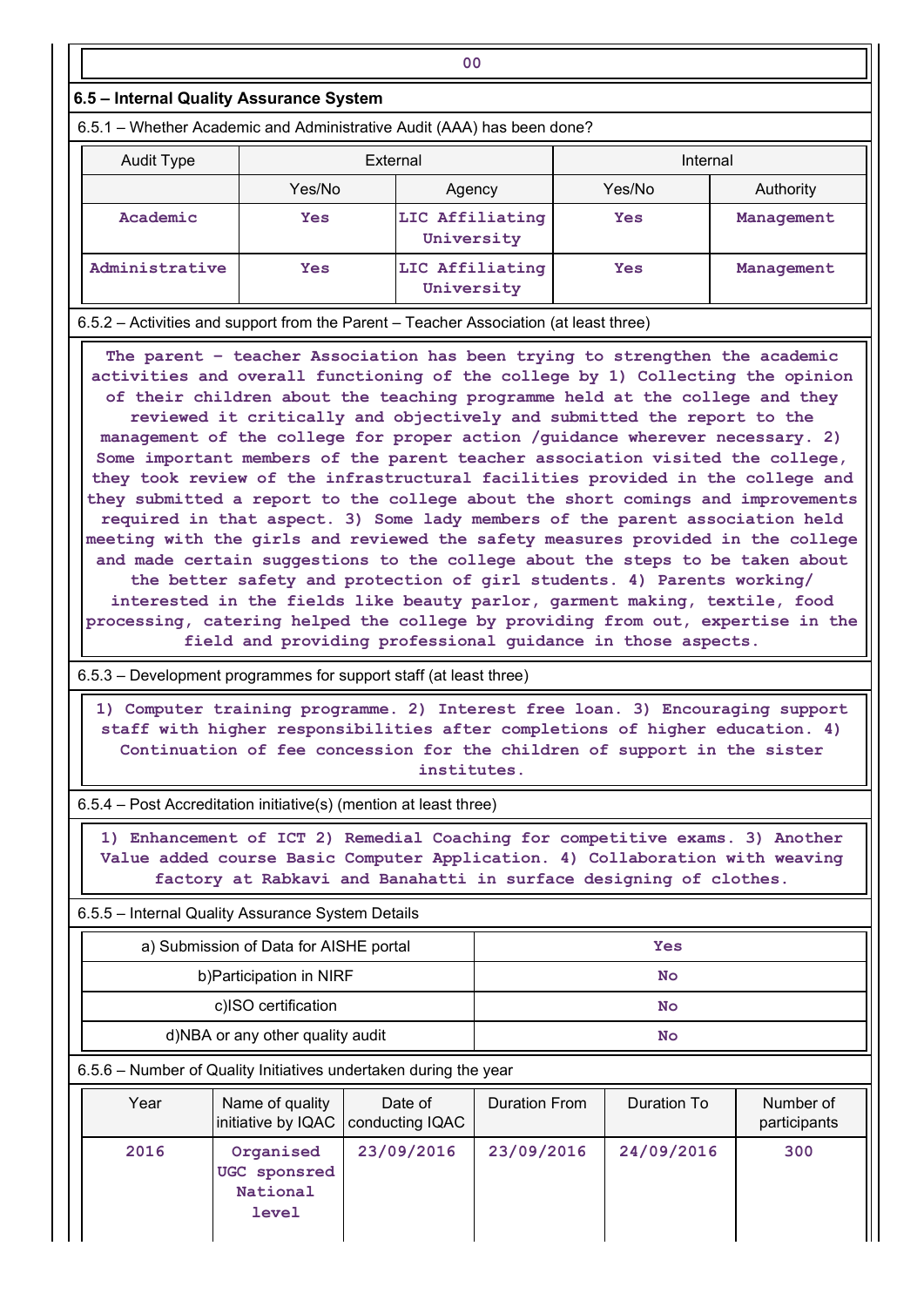| 2016                                                                                      | seminars<br>(English)<br>Organised<br>UGC sponsred<br>National<br><b>level</b><br>seminars<br>(Sociology) |                                                                                      | 23/09/2016                                                                                                                            | 23/09/2016 |                       | 23/09/2016                 | 100                                                 |
|-------------------------------------------------------------------------------------------|-----------------------------------------------------------------------------------------------------------|--------------------------------------------------------------------------------------|---------------------------------------------------------------------------------------------------------------------------------------|------------|-----------------------|----------------------------|-----------------------------------------------------|
|                                                                                           |                                                                                                           |                                                                                      | <b>CRITERION VII - INSTITUTIONAL VALUES AND BEST PRACTICES</b>                                                                        |            |                       |                            |                                                     |
|                                                                                           |                                                                                                           |                                                                                      | 7.1 - Institutional Values and Social Responsibilities                                                                                |            |                       |                            |                                                     |
| year)                                                                                     |                                                                                                           |                                                                                      | 7.1.1 – Gender Equity (Number of gender equity promotion programmes organized by the institution during the                           |            |                       |                            |                                                     |
| Title of the<br>programme                                                                 |                                                                                                           | Period from                                                                          | Period To                                                                                                                             |            |                       | Number of Participants     |                                                     |
|                                                                                           |                                                                                                           |                                                                                      |                                                                                                                                       |            | Female                |                            | Male                                                |
| A rally in<br>protest against<br>the exsisting<br>laws on rape<br>victims.                |                                                                                                           | 09/02/2017                                                                           |                                                                                                                                       | 10/02/2017 | 350                   |                            | $\Omega$                                            |
| Legal Awareness<br>on reproductive<br>rights for<br>Women                                 |                                                                                                           | 25/02/2017                                                                           | 26/02/2017                                                                                                                            |            | 300                   |                            | $\mathbf 0$                                         |
| Lectures on<br>Women<br>Empowerment on<br>the occasion of<br>International<br>women's day |                                                                                                           | 08/03/2017                                                                           | 08/03/2017                                                                                                                            |            | 350                   |                            | $\mathbf 0$                                         |
|                                                                                           |                                                                                                           |                                                                                      | 7.1.2 - Environmental Consciousness and Sustainability/Alternate Energy initiatives such as:                                          |            |                       |                            |                                                     |
|                                                                                           |                                                                                                           |                                                                                      | Percentage of power requirement of the University met by the renewable energy sources                                                 |            |                       |                            |                                                     |
|                                                                                           |                                                                                                           |                                                                                      | This year also the efforts to create environmental consciousness is continued<br>by efforts to increase the green cover in the campus |            |                       |                            |                                                     |
| 7.1.3 - Differently abled (Divyangjan) friendliness                                       |                                                                                                           |                                                                                      |                                                                                                                                       |            |                       |                            |                                                     |
|                                                                                           | Item facilities                                                                                           |                                                                                      | Yes/No                                                                                                                                |            |                       |                            | Number of beneficiaries                             |
|                                                                                           | Physical facilities                                                                                       |                                                                                      | <b>Yes</b>                                                                                                                            |            |                       | 3                          |                                                     |
|                                                                                           | Ramp/Rails                                                                                                |                                                                                      | <b>Yes</b>                                                                                                                            |            | 3                     |                            |                                                     |
|                                                                                           | Rest Rooms                                                                                                |                                                                                      | Yes                                                                                                                                   |            |                       | 350                        |                                                     |
| 7.1.4 - Inclusion and Situatedness                                                        |                                                                                                           |                                                                                      |                                                                                                                                       |            |                       |                            |                                                     |
| Year                                                                                      | Number of<br>initiatives to<br>address<br>locational<br>advantages<br>and disadva<br>ntages               | Number of<br>initiatives<br>taken to<br>engage with<br>and<br>contribute to<br>local | Date                                                                                                                                  | Duration   | Name of<br>initiative | <b>Issues</b><br>addressed | Number of<br>participating<br>students<br>and staff |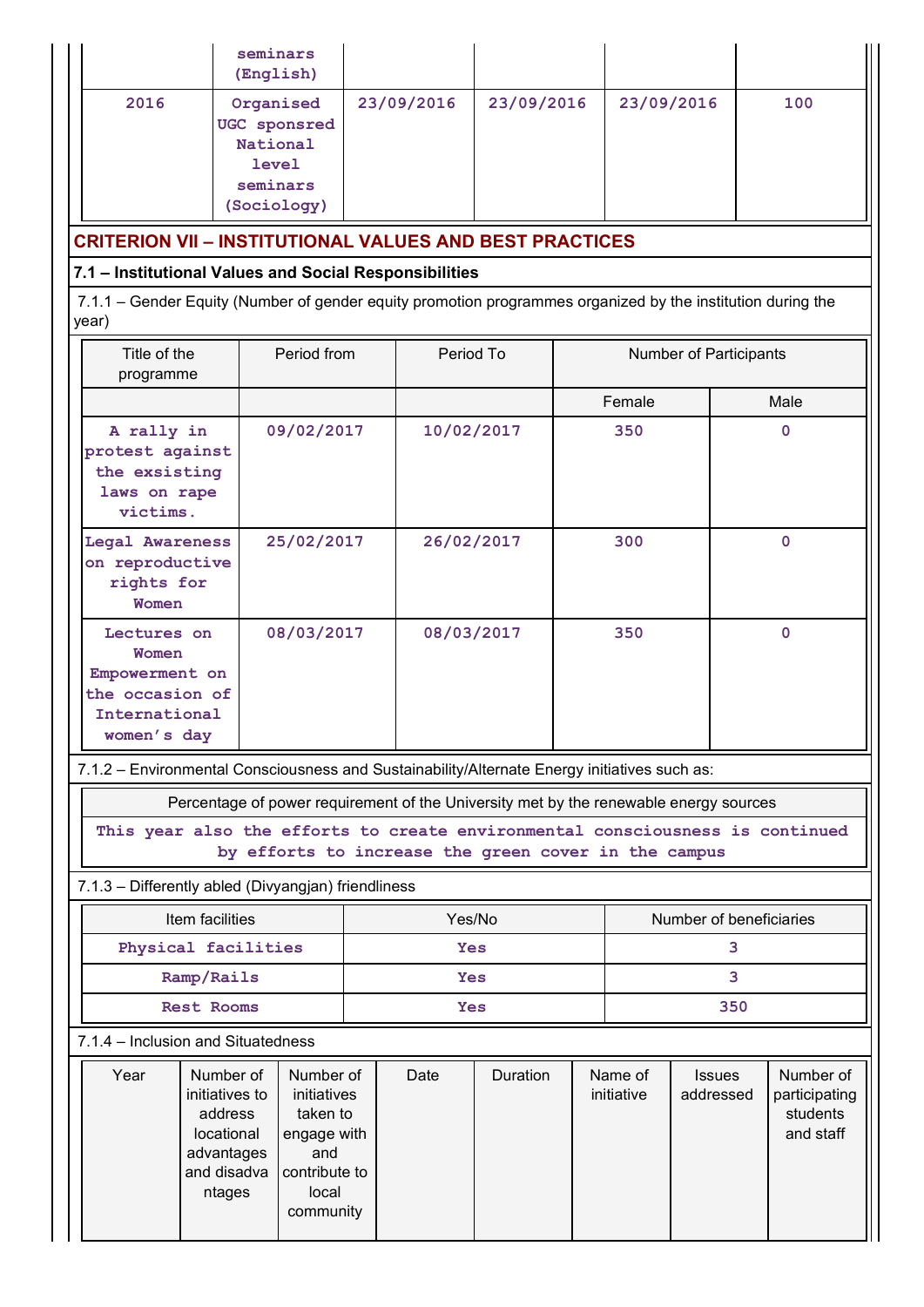| 2016 | $\mathbf{1}$                 | $\mathbf{1}$ | 25/08/201<br>6                                                                                    | $\mathbf{1}$ | 1. Visits 1. Enrich<br>to Histor<br>ical<br>Monuments understan                                | ment of<br>students<br>ding of<br>local<br>history                                                                                                                                                                                                                | 150 |
|------|------------------------------|--------------|---------------------------------------------------------------------------------------------------|--------------|------------------------------------------------------------------------------------------------|-------------------------------------------------------------------------------------------------------------------------------------------------------------------------------------------------------------------------------------------------------------------|-----|
| 2016 | $\mathbf{1}$                 | $\mathbf{1}$ | 15/09/201<br>6                                                                                    | $\mathbf{1}$ | 2. Visits<br>to Dept<br>of Psychi<br>atry at<br><b>BLDE</b><br>Medical<br>college<br>Vijayapur | 2.<br>Exposer<br>to<br>various<br>aspects<br>of psychi<br>atric dis<br>orders,<br>thus<br>corelate<br>with what<br>has been<br>studied<br>in class<br>rooms.                                                                                                      | 40  |
| 2017 | $\mathbf{1}$                 | 1            | 20/01/201<br>7                                                                                    | $\mathbf{1}$ | 3. Create<br>awareness<br>on<br>nutrition<br>in women<br>and<br>children<br>in slums           | 3. Help<br>the needy<br>to<br>improve<br>their<br>health<br>with<br>greater u<br>nderstand<br>ing of nu<br>trition.                                                                                                                                               | 30  |
| 2016 | $\mathbf{1}$                 | $\mathbf{1}$ | 28/03/201<br>7                                                                                    | $\mathbf{1}$ | 4. Identi<br>fying<br>working<br>skills<br>amongst<br>women in<br>slums                        | 4. Have<br>achived<br>self empl<br>oyment<br>for these<br>women                                                                                                                                                                                                   | 60  |
|      |                              |              | 7.1.5 - Human Values and Professional Ethics Code of conduct (handbooks) for various stakeholders |              |                                                                                                |                                                                                                                                                                                                                                                                   |     |
|      | Title<br>Code of conduct for |              | Date of publication<br>10/06/2016                                                                 |              |                                                                                                | Follow up(max 100 words)<br>The Code of Conduct for                                                                                                                                                                                                               |     |
|      | teachers and students        |              |                                                                                                   |              |                                                                                                | all the stake holders of<br>the college has been<br>disseminated. There has<br>been no major incident of<br>its infringement during<br>the year. However these<br>codes of conduct are<br>under detailed review<br>owing to the changing<br>educational scenario. |     |

7.1.6 – Activities conducted for promotion of universal Values and Ethics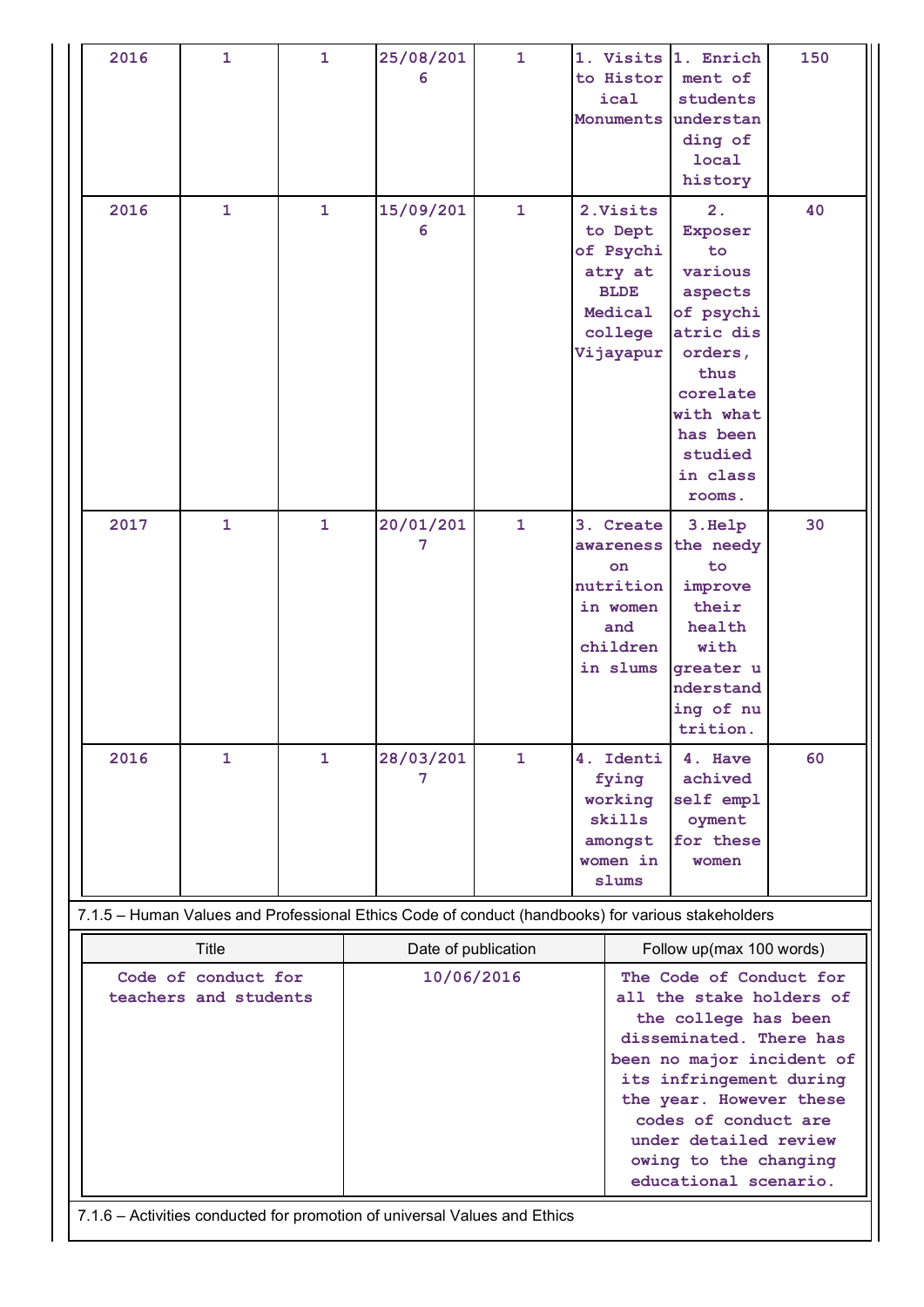| Activity                                                                                     | Duration From | Duration To | Number of participants |
|----------------------------------------------------------------------------------------------|---------------|-------------|------------------------|
| Contribution of<br>women in society                                                          | 16/03/2017    | 16/03/2017  | 10                     |
| 7.1.7 - Initiatives taken by the institution to make the campus eco-friendly (at least five) |               |             |                        |

 a) Use of Bicycles : A bicycle is the easiest, most economical way for many students seeks to encourage cycling among students, staff and faculty members and strive to improve the overall health and wellbeing of the campus community. Cycling is quickly rising to the top as a means of transportation. It is virtually costfree, pollution free. The college observes the vehicle free campus every first and last Saturday of every month b) Public Transport About 80 of students and 10 of staff use public transport for their convenience. The institution instructs the students to practice transportation etiquette like to remain polite and courteous, not to block the flow of traffic, offer their seats to the elderly or injured person and pregnant women, to take care of their belongings etc. c) Pedestrian Friendly Roads The institution wants to expand the pedestrian friendly surrounding the college to encourage more multimodal transportation. d) Plastic free campus Plastic free college is a program of the institution which aims to measurably reduce plastic pollution on college campus with a special focus on the reduction and ultimately the elimination of plastic bottles, plastic straws and poly bags. e) Paperless office The world is advancing so fast and quick with internet and software services and therefore paperless offices are becoming trendy. The institution promotes paperless office by SMS, Email, Whatsapp , as it happens to be a much better and green option than using the means of paper. f) Plantation of trees and plants The college organizes various programmes to create awareness among students in the campus and involve them in maintaining Ecofriendly environment. 1. Medicinal plants and herbal garden are maintained. 2. Plan to develop a center for environmental management in the campus 3. Establishing clean and green campus. 4. Conduct awareness programmes by NSS, and Social Science Quality Circle. 5. Maintaining clean and green circle. 6. Display the aim in the campus "Go Green" "Think Green!", "Create Green", and "Save Green". 7. Planting of plants in the campus

#### 7.2 – Best Practices

7.2.1 – Describe at least two institutional best practices

 Best Practice: I The noble practice of providing financial aid to the poor and needy students is continued this year also because of its benefits accrued to the students. This year 14 number of students benefited and the amount spend was 31115. Best Practice: II The practice of publishing News Letter continued this year also.

 Upload details of two best practices successfully implemented by the institution as per NAAC format in your institution website, provide the link

http://arsi.secab.org/pdf/supporting/7.2.1-2016-17.docx

#### 7.3 – Institutional Distinctiveness

 7.3.1 – Provide the details of the performance of the institution in one area distinctive to its vision, priority and thrust in not more than 500 words

 Introduction: Secab's ARS Inamdar Arts, Science and Commerce college for women is the fruition of the parent SECAB Association's vision of uplifting the concerns of the marginalised sections of the society. In this context it is pertinent to say that during the year 1974 when the college was established the concerns of girl students belonging to minorities, and rural communities was heavily neglected. Thus, the Association took up the responsibility and